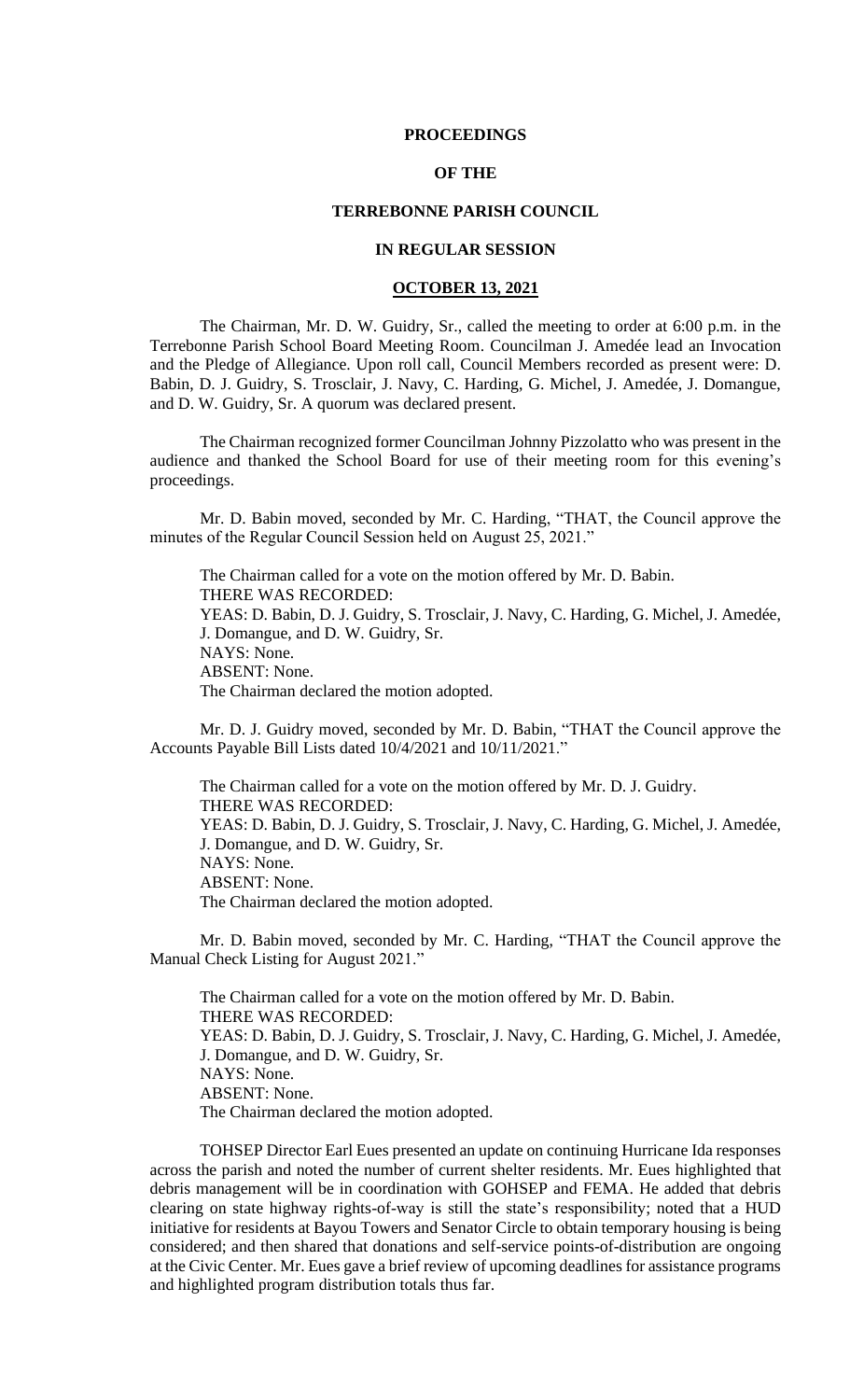Ms. Elizabeth Vargas with Small Business Association (SBA) gave a brief presentation regarding available loans for homeowners and small businesses through the SBA, eligibility requirements, and application deadlines.

Discussion ensued relative to procedures for receiving assistance if initially denied and potential insurance requirements for SBA loans.

Planning and Zoning Director Christopher Pulaski provided an update regarding established and upcoming base camps to be utilized as temporary housing for residents. Mr. Pulaski highlighted registrations are shared across the camps to assist with potential overflow at a given camp. He then explained the procedures for determining eligibility for temporary housing based on state criteria and for distributing temporary trailers provided by the Governor's Office of Homeland Security and Emergency Preparedness.

Parish President Gordon Dove shared additional options for housing assistance that are being considered for those who do not qualify for FEMA assistance. Mr. Dove noted that the Houma-Terrebonne Housing Authority and the Department of Housing and Urban Development is providing Section 8 Housing vouchers to Senator Circle and Bayou Towers residents for alternate housing.

Mr. Pulaski noted that the GOHSEP-provided trailers could transition to FEMA's housing assistance without displacing or relocating residents and that trailers could be placed at other locations following a FEMA inspection of the alternate site. He then gave an overview of the adjusted requirements to allow for temporary housing in the parish and the required floodplain compliance should temporary housing be retained as permanent housing.

Discussion ensued relative to providing ADA-compliant temporary housing solutions for residents with disabilities and the suspension of zoning requirements for temporary housing. Several Council Members shared their support of base camps and their accommodations for residents in need, including the elderly and school children.

Ms. J. Domangue shared that those residents sheltering in hotels who receive an eviction notice from FEMA should contact Congressmen Steve Scalise or Garret Graves for assistance with extending their sheltering period.

A lengthy discussion ensued relative to compiled requests for temporary housing and the process for allocating and tracking temporary housing based on districts and needs. Several Council Members shared their support of providing more information to the public regarding said process and offered suggestions for priorities.

Mr. Eues clarified that the base camps will be phased out once more temporary trailers have been distributed then encouraged the public to register with FEMA at [www.disasterassistance.gov](http://www.disasterassistance.gov/) if they wish to receive temporary housing assistance. He then presented statistics on Terrebonne Parish's current COVID-19 cases, the number of tests completed, death statistics, hospitalizations, and vaccine distributions. Mr. Eues highlighted hospitalizations are being forwarded to Thibodaux Regional until in-patient services are restored at local hospitals.

Consolidated Waterworks District No. 1 General Manager Michael Sobert explained the timeline of water service restoration in Terrebonne Parish following Hurricane Ida. Mr. Sobert shared that an interactive water map regarding the restoration of services following Hurricane Ida may be viewed at [www.tpcw.org.](http://www.tpcw.org/) He then gave an overview of the placement of utility and waterworks servitudes and explained that Consolidated Waterworks is responsible for water lines from main lines up to water meters and that property owners are responsible from water meters to their properties.

Discussion ensued relative to addressing issues with trees in servitudes and improving utility service coordination following disaster events.

Mr. D. J. Guidry moved, seconded by Mr. C. Harding, "THAT the Council approve a co-sponsorship request for The Kiwanis Club of Houma's 'Howl-O-Ween Dog Parade and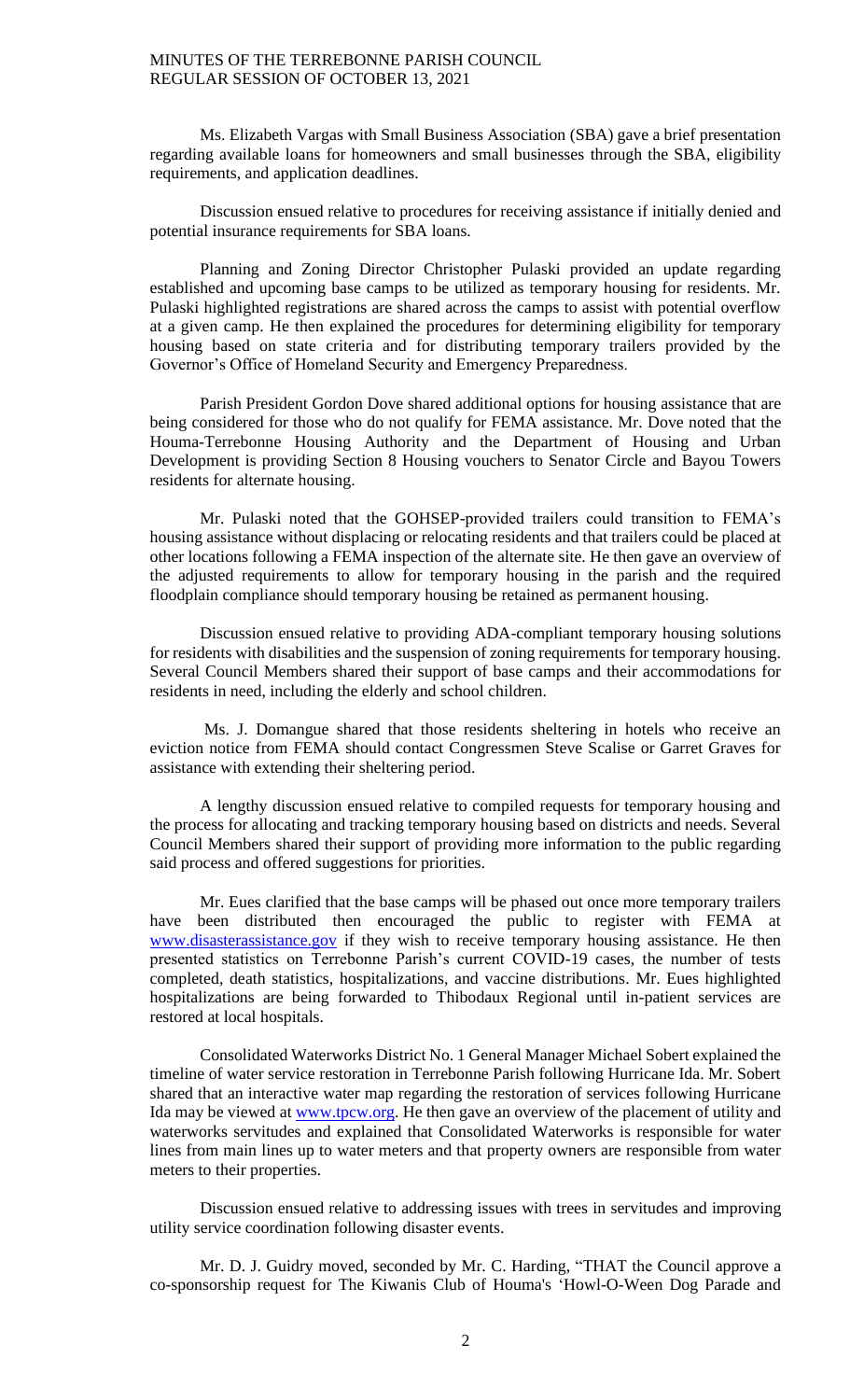Festival' on Saturday, October 30, 2021, and Sunday, October 31, 2021, from 10:00 a.m. to 1:00 p.m. at the Courthouse Square."

The Chairman called for a vote on the motion offered by Mr. D. J. Guidry. THERE WAS RECORDED: YEAS: D. Babin, D. J. Guidry, S. Trosclair, J. Navy, C. Harding, G. Michel, J. Amedée, J. Domangue, and D. W. Guidry, Sr. NAYS: None. ABSENT: None. The Chairman declared the motion adopted.

Mr. J. Amedée moved, seconded by Mr. D. Babin, "THAT the Council approve a cosponsorship request for the Louisiana Workforce Commission's Job Fair on Thursday, November 4, 2021, from 9:00 a.m. to 1:00 p.m. at the Waterlife Museum."

The Chairman called for a vote on the motion offered by Mr. J. Amedée. THERE WAS RECORDED: YEAS: D. Babin, D. J. Guidry, S. Trosclair, J. Navy, C. Harding, G. Michel, J. Amedée, J. Domangue, and D. W. Guidry, Sr. NAYS: None. ABSENT: None. The Chairman declared the motion adopted.

Mr. J. Amedée moved, seconded by Mr. D. Babin, "THAT the Council approve a cosponsorship request for the Live Well Bayou event on Saturday, November 6, 2021, from 9:00 a.m. to 2:00 p.m. in the Downtown Courthouse Square."

The Chairman called for a vote on the motion offered by Mr. J. Amedée. THERE WAS RECORDED: YEAS: D. Babin, D. J. Guidry, S. Trosclair, J. Navy, C. Harding, G. Michel, J. Amedée, J. Domangue, and D. W. Guidry, Sr. NAYS: None. ABSENT: None. The Chairman declared the motion adopted.

Ms. J. Domangue moved, seconded by Mr. J. Amedée, "THAT the Council approve a co-sponsorship request for the Bayou Beer Festival on Saturday, November 13, 2021, from 11:00 a.m. to 5:00 p.m. at Fletcher Community College (Schriever Campus)."

The Chairman called for a vote on the motion offered by Ms. J. Domangue. THERE WAS RECORDED: YEAS: D. Babin, D. J. Guidry, S. Trosclair, J. Navy, C. Harding, G. Michel, J. Amedée, J. Domangue, and D. W. Guidry, Sr. NAYS: None. ABSENT: None. The Chairman declared the motion adopted.

Mr. D. J. Guidry moved, seconded by Mr. D. Babin, "THAT the Council approve a cosponsorship request for the 2nd Annual Help Our Heroes Gumbo Cook-Off on Saturday, November 20, 2021, from 2:30 p.m. to 9:30 p.m. at 7856 Main St."

The Chairman called for a vote on the motion offered by Mr. D. J. Guidry. THERE WAS RECORDED: YEAS: D. Babin, D. J. Guidry, S. Trosclair, J. Navy, C. Harding, G. Michel, J. Amedée, J. Domangue, and D. W. Guidry, Sr. NAYS: None. ABSENT: None. The Chairman declared the motion adopted.

Parish Attorney Julius Hebert clarified that, by FEMA requirements (as part of the Road Home Program), the property cannot be resold and that a cooperative endeavor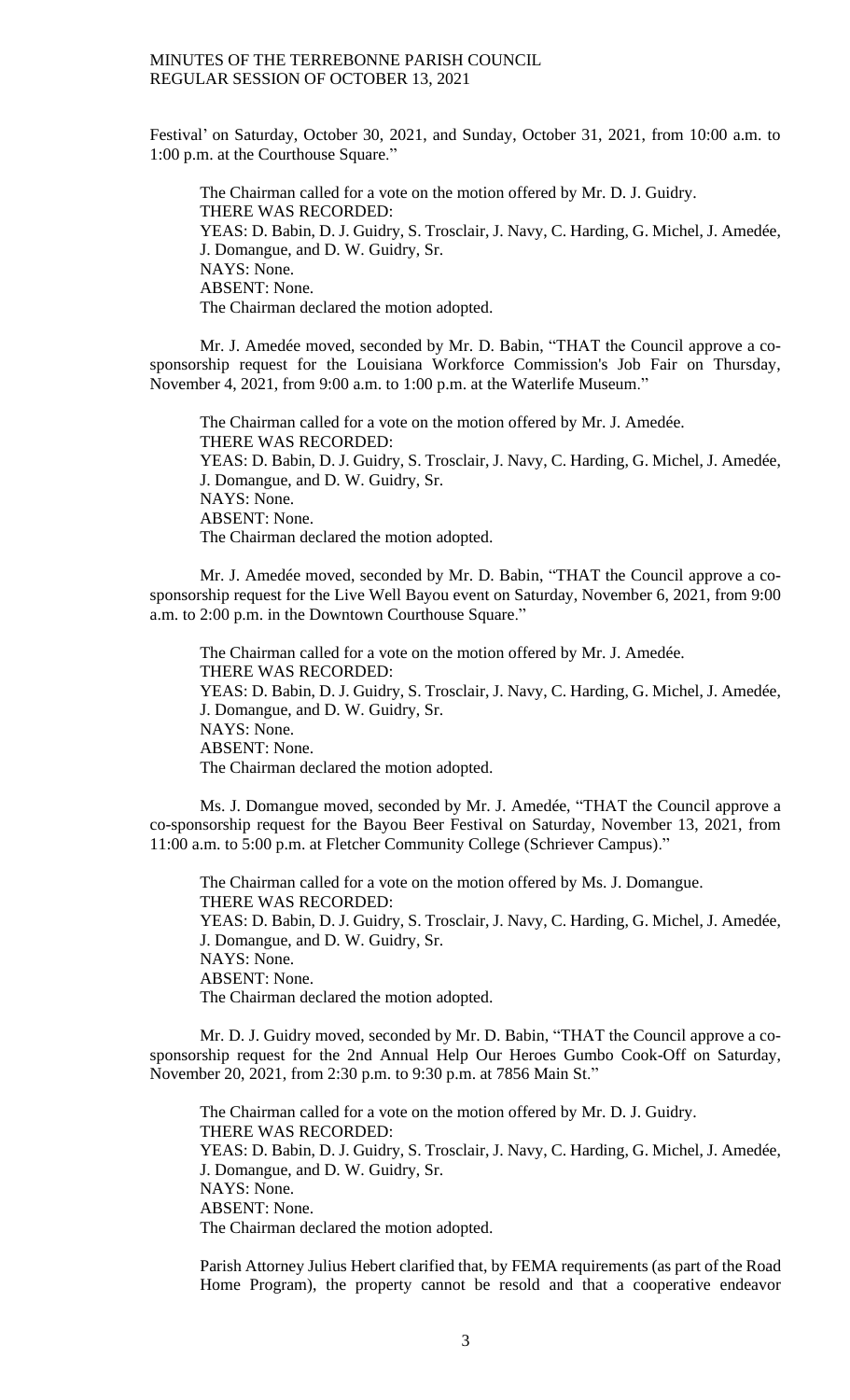agreement is needed to allow for other uses of the property. **(\*RESOLUTION ADOPTED AFTER DISCUSSION)**

OFFERED BY: MR. D. J. GUIDRY SECONDED BY: MR. J. AMEDĖE

### **RESOLUTION NO. 21-326**

A RESOLUTION AUTHORIZING THE PARISH PRESIDENT TO EXECUTE COOPERATIVE ENDEAVOR AGREEMENTS BETWEEN TERREBONNE PARISH CONSOLIDATED GOVERNMENT AND CERTAIN PARTIES FOR THE RIGHT OF USE OF CERTAIN "BUY-BACK" PROPERTIES AS PART OF THE FEMA HAZARD MITIGATION GRANT PROGRAM WITHIN TERREBONNE PARISH.

**WHEREAS**, Article VII, Section 14 of the Louisiana Constitution provides that, "[F]or public purpose, the state and its political subdivisions or political corporations may engage in cooperative endeavors with each other, with the United States or its agencies, or with any public or private corporation or individual"; and

**WHEREAS**, the Terrebonne Parish Consolidated Government ("TPCG") received a ten-million-dollar grant from the FEMA Hazard Mitigation Grant Program ("HMGP") in January of 2003; and

**WHEREAS**, TPCG, as part of the "buy-back" portion of the FEMA HMGP program, has purchased the following properties in Terrebonne Parish:

111 Teles Street, Houma LA 70363 (Parcel ID No. 54542)

(hereinafter "Properties"); and

**WHEREAS**, FEMA imposes stringent deed restrictions consistent with their "open space" philosophy on the Properties obtained by TPCG through the grant monies; and

**WHEREAS**, TPCG requires assistance in the care and maintenance of these Properties, as well as assistance in ensuring that the use of the Properties remain consistent with FEMA requirements; and

**WHEREAS**, TPCG desires to enter into Right of Use Agreements with certain individuals residing in Terrebonne Parish ("Users"), wherein the Users will maintain these Properties in consideration of their use of the Properties consistent with FEMA regulations; and

**WHEREAS**, TPCG believes that entering into cooperative endeavor agreements with Users, taken as a whole, are not gratuitous and TPCG stands to gain a benefit of commensurate value as the public funds expended herein; and

**WHEREAS**, the Terrebonne Parish Council desires to authorize the Parish President to execute the attached cooperative endeavor agreement for right of use of certain properties, consistent with the attached contracts; and

**NOW THEREFORE BE IT RESOLVED** that the Terrebonne Parish Council hereby authorizes the Parish President to enter into the attached cooperative endeavor agreements on behalf of the Terrebonne Parish Consolidated Government.

# **THERE WAS RECORDED:**

YEAS: D. Babin, D. J. Guidry, S. Trosclair, J. Navy, C. Harding, G. Michel, J. Amedée, J. Domangue and D. W. Guidry, Sr. NAYS: None. NOT VOTING: None. ABSTAINING: None. ABSENT: None.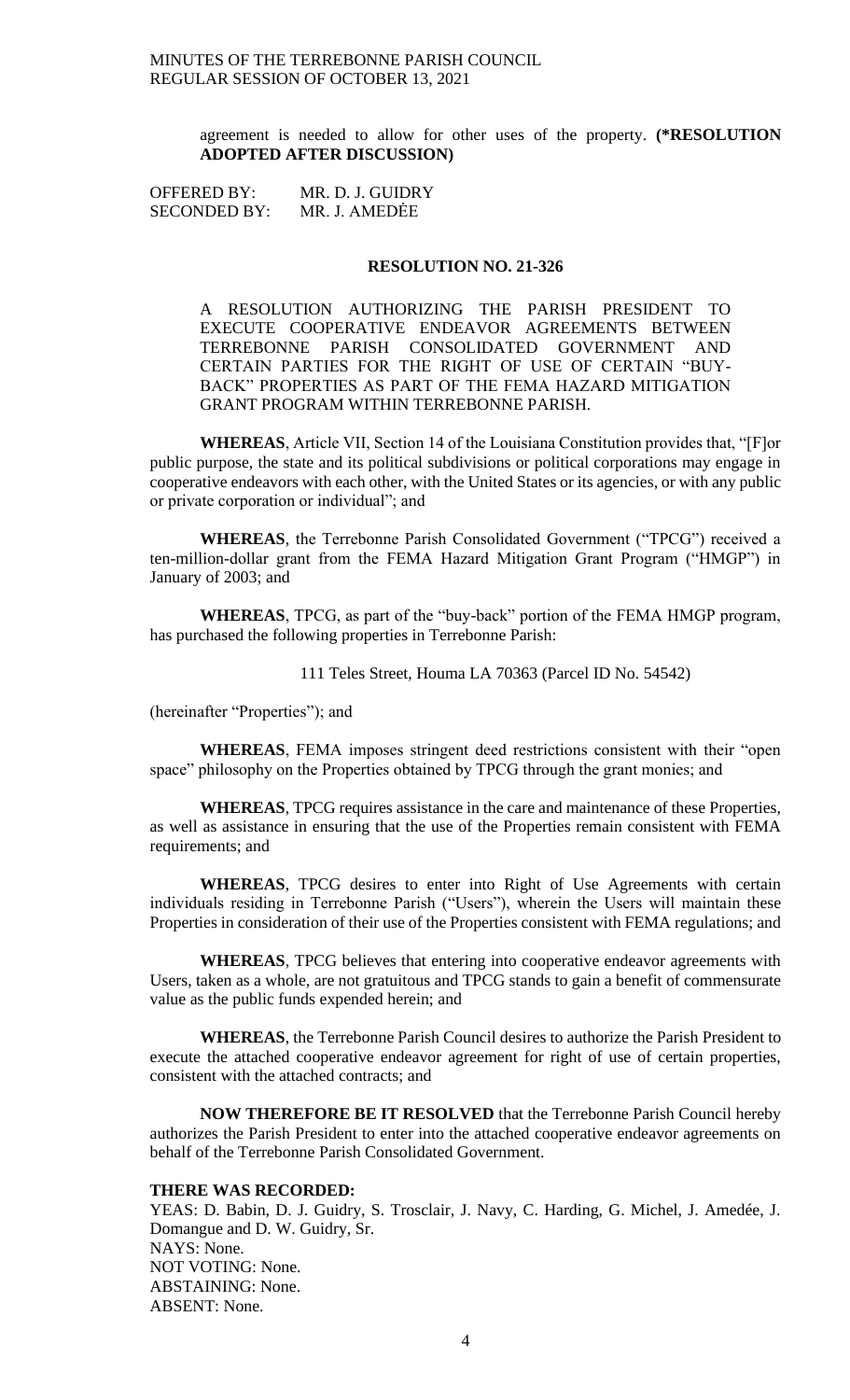The Chairman declared the resolution adopted on this the 13<sup>th</sup> day of October 2021.

\*\*\*\*\*\*\*\*\*\*\*\*

OFFERED BY: MS. J. DOMANGUE SECONDED BY: MR. J. AMEDĖE

# **RESOLUTION NO. 21-327**

A resolution authorizing professional engineering, environmental and inspection services on an as need basis for the American Legion Post 31 Building Phase 2- Abatement and Remediation, Project No. 19-BLDG-30, and

**WHEREAS**, GIS Engineering, LLC will provide professional engineering, environmental and inspection services on an as need basis for the American Legion Post 31 Building Phase 2- Abatement and Remediation, Project No. 19-BLDG-30, and

**WHEREAS**, GIS Engineering, LLC has previously been authorized to provide these professional services on a Time and Materials basis, for an amount not to exceed Thirty-Seven Thousand Dollars (\$37,000.00) unless specifically amended by TPCG in writing, and

**WHEREAS**, GIS Engineering, LLC has requested an additional Five Thousand Dollars (\$5,000.00) for a total amount not to exceed Forty-Two Thousand Dollars (\$42,000.00) unless specifically amended by TPCG in writing, and

**NOW THEREFORE BE IT RESOLVED**, by the Terrebonne Parish Council, on behalf of Terrebonne Parish Consolidated Government, that the professional engineering, environmental and inspection services from GIS Engineering, LLC be, and is hereby approved, and

**BE IT FURTHER RESOLVED**, that the Parish President and all other appropriate parties be, and they are hereby authorized to execute any and all contract documents associated therewith.

### **THERE WAS RECORDED:**

YEAS: D. Babin, D. J. Guidry, S. Trosclair, J. Navy, C. Harding, G. Michel, J. Amedée, J. Domangue and D. W. Guidry, Sr. NAYS: None. NOT VOTING: None. ABSTAINING: None. ABSENT: None. The Chairman declared the resolution adopted on this the  $13<sup>th</sup>$  day of October 2021.

\*\*\*\*\*\*\*\*\*\*\*\*

OFFERED BY: MR. J. AMEDĖE SECONDED BY: MR. D. BABIN

#### **RESOLUTION NO. 21-328**

**WHEREAS**, prices were obtained by the Terrebonne Parish Consolidated Government, Warehouse Division for the sole source/proprietary purchase of ML2000 panels and accessory parts for the Drainage Telemetry System, and

**WHEREAS**, after careful review by Angela Guidry, Purchasing-Warehouse Manager it has been determined that the quoted price of Fifty-five Thousand, Four Hundred Eighty Dollars and Fifty Cents (\$55,480.50) from M & L Engine LLC for the sole source/proprietary purchase of ML2000 panels and accessory parts should be accepted as per the attached document and under the sole source/proprietary provisions set forth in the Louisiana Revised Statues 39:1597, and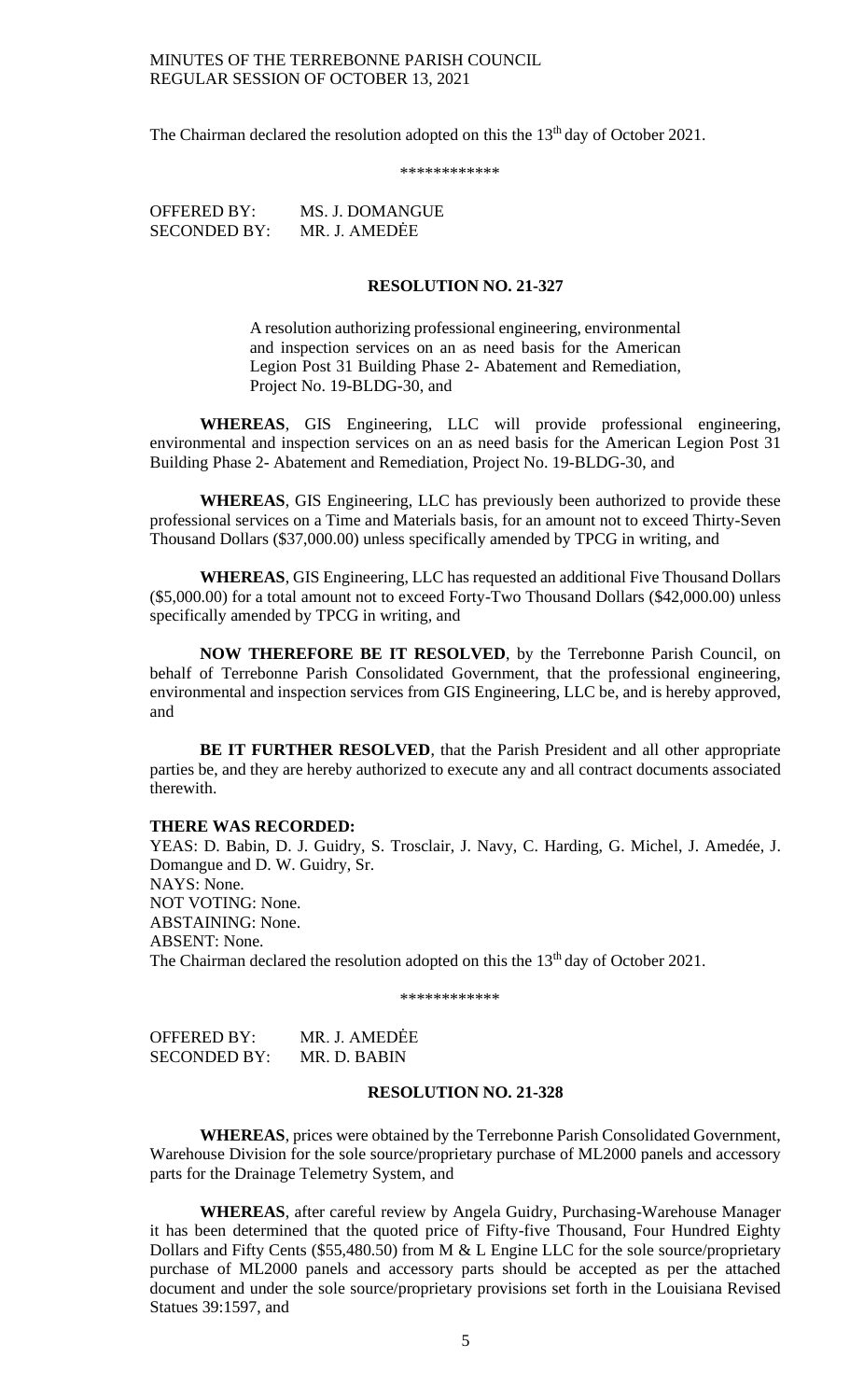**WHEREAS**, the Parish Administration has recommended the acceptance of the price for the afore-mentioned purchase from M & L Engine, LLC at a cost of Fifty-five Thousand, Four Hundred Eighty Dollars and Fifty Cents (\$55,480.50) as per the attached documents.

**NOW, THEREFORE BE IT RESOLVED** by the Terrebonne Parish Council on behalf of the Terrebonne Parish Consolidated Government, that the recommendation of the Parish Administration be approved and that the sole source/proprietary purchase of the aforementioned ML2000 panels and accessory parts be accepted as per the attached document.

### **THERE WAS RECORDED:**

YEAS: D. Babin, D. J. Guidry, S. Trosclair, J. Navy, C. Harding, G. Michel, J. Amedée, J. Domangue and D. W. Guidry, Sr. NAYS: None. NOT VOTING: None. ABSTAINING: None. ABSENT: None. The Chairman declared the resolution adopted on this the 13<sup>th</sup> day of October 2021.

\*\*\*\*\*\*\*\*\*\*\*\*

| OFFERED BY:         | MR. D. BABIN  |
|---------------------|---------------|
| <b>SECONDED BY:</b> | MR. J. AMEDĖE |

#### **RESOLUTION NO. 21-329**

**WHEREAS,** on August 26, 2021, bids were received electronically via Central Auction House for the Terrebonne Parish Consolidated Government (TPCG) for Bid 21-WHSE-37 Purchase of New/Unused Creosote Poles, and

**WHEREAS,** after careful review by the Angela Guidry, Purchasing/Warehouse Manager, and Gregory Lewis, Electric Distribution Superintendent, it has been determined that the lowest qualified bid is that of Wesco Distribution in the amount of Fifty-Nine Thousand, Six Hundred Twenty Dollars and Fifty Cents, (\$59,620.50), and

**WHEREAS,** should the awarded vendor be unable to supply the Purchasing/Warehouse Division with the required creosote poles the division shall be authorized to award the item(s) to the next lowest qualified bidder, and

**WHEREAS,** Parish Administration concurs with the recommendation to award Bid 21- WHSE-37 Purchase of New/Unused Creosote Poles to Wesco Distribution at the aforementioned pricing per attached documents.

**NOW, THEREFORE BE IT RESOLVED** by the Terrebonne Parish Council, on behalf of the Terrebonne Parish Consolidated Government, that the recommendation of Parish Administration be approved for the purchase of creosote poles for warehouse inventory as per the attached documents.

#### **THERE WAS RECORDED:**

YEAS: D. Babin, D. J. Guidry, S. Trosclair, J. Navy, C. Harding, G. Michel, J. Amedée, J. Domangue and D. W. Guidry, Sr. NAYS: None. NOT VOTING: None. ABSTAINING: None. ABSENT: None. The Chairman declared the resolution adopted on this the 13<sup>th</sup> day of October 2021.

\*\*\*\*\*\*\*\*\*\*\*\*

OFFERED BY: MR. S. TROSCLAIR SECONDED BY: MR. J. AMEDĖE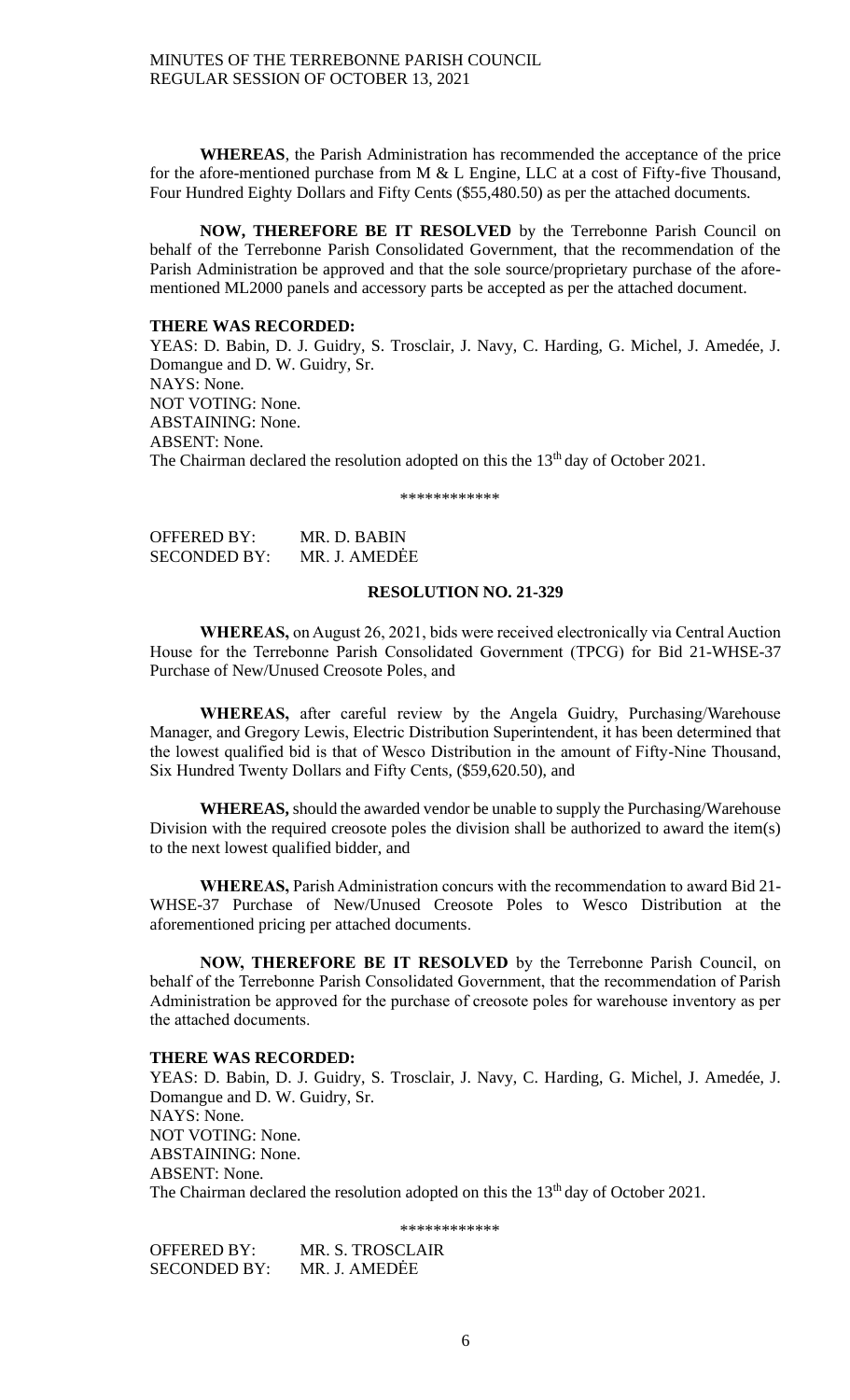#### **RESOLUTION NO. 21-330**

A RESOLUTION AUTHORIZING THE PARISH PRESIDENT TO EXECUTE THE APPROPRIATE CONTRACT FOR PROJECT MANAGEMENT SERVICES BETWEEN TERREBONNE PARISH CONSOLIDATED GOVERNMENT AND SOBIS, INC. FOR THE TERREBONNE PARISH HAZARD MITIGATION PLAN UPDATE AND ASSOCIATED RESEARCH AND DATA ENTRY.

**WHEREAS**, the Terrebonne Parish Consolidated Government is required to update the Hazard Mitigation Plan every five years in order to be eligible for disaster funding; and

**WHEREAS,** Terrebonne parish applied for a Federal Emergency Management Agency (FEMA) Predisaster Mitigation (PDM) Program grant in 2018 that was not approved until after the latest plan adopted in June 2020 was submitted for approval; and

**WHEREAS,** in accordance with federal procurement requirements, the Department of Planning and Zoning formally solicited request for proposals to provide the service required for the improvement of the Hazard Mitigation Plan Update, research and data entry to improve the risk assessments and Community Rating System benefits; and

**WHEREAS,** after reviewing and ranking the two (2) responses received, Sobis, Inc. received the highest score from the review team including cost considerations;

**NOW, THEREFORE, BE IT RESOLVED** by the Terrebonne Parish Council on behalf of the Terrebonne Parish Consolidated Government, that the Parish President is hereby authorized to enter into the appropriate agreement with Sobis, Inc. to provide the necessary services to improve the Hazard Mitigation Plan and associated research and data entry.

#### **THERE WAS RECORDED:**

YEAS: D. Babin, D. J. Guidry, S. Trosclair, J. Navy, C. Harding, G. Michel, J. Amedée, J. Domangue and D. W. Guidry, Sr. NAYS: None. NOT VOTING: None. ABSTAINING: None. ABSENT: None. The Chairman declared the resolution adopted on this the 13<sup>th</sup> day of October 2021.

\*\*\*\*\*\*\*\*\*\*\*\*

OFFERED BY: MR. S. TROSCLAIR SECONDED BY: MR. D. J. GUIDRY

#### **RESOLUTION NO. 21-331**

# **A RESOLUTION AUTHORIZING THE PARISH PRESIDENT TO EXECUTE THE EMERGENCY MANAGEMENT PERFORMANCE GRANT – FY 2021 NO. EMT-2021- EP-00001-S01 FROM THE GOVERNOR'S OFFICE OF HOMELAND SECURITY AND EMERGENCY PREPAREDNESS (GOHSEP) FOR OPERATIONAL EXPENSES OF THE TERREBONNE PARISH OFFICE OF HOMELAND SECURITY AND EMERGENCY PREPAREDNESS.**

**WHEREAS,** the Parish has received a grant from the Governor's Office of Homeland Security and Emergency Preparedness in the amount of \$33,616.16, which the period of this grant expires May 31, 2023, and

**WHEREAS,** the Parish agree to apply said funds towards salaries or expenses related directly to the operations of the Parish's Office of Emergency Preparedness Department

**NOW THEREFORE, BE IT RESOVLED,** by the Terrebonne Parish Council, on behalf of the Terrebonne Parish Consolidated Government, does authorize Parish President Gordon E. Dove to execute any and all documents relative to this grant.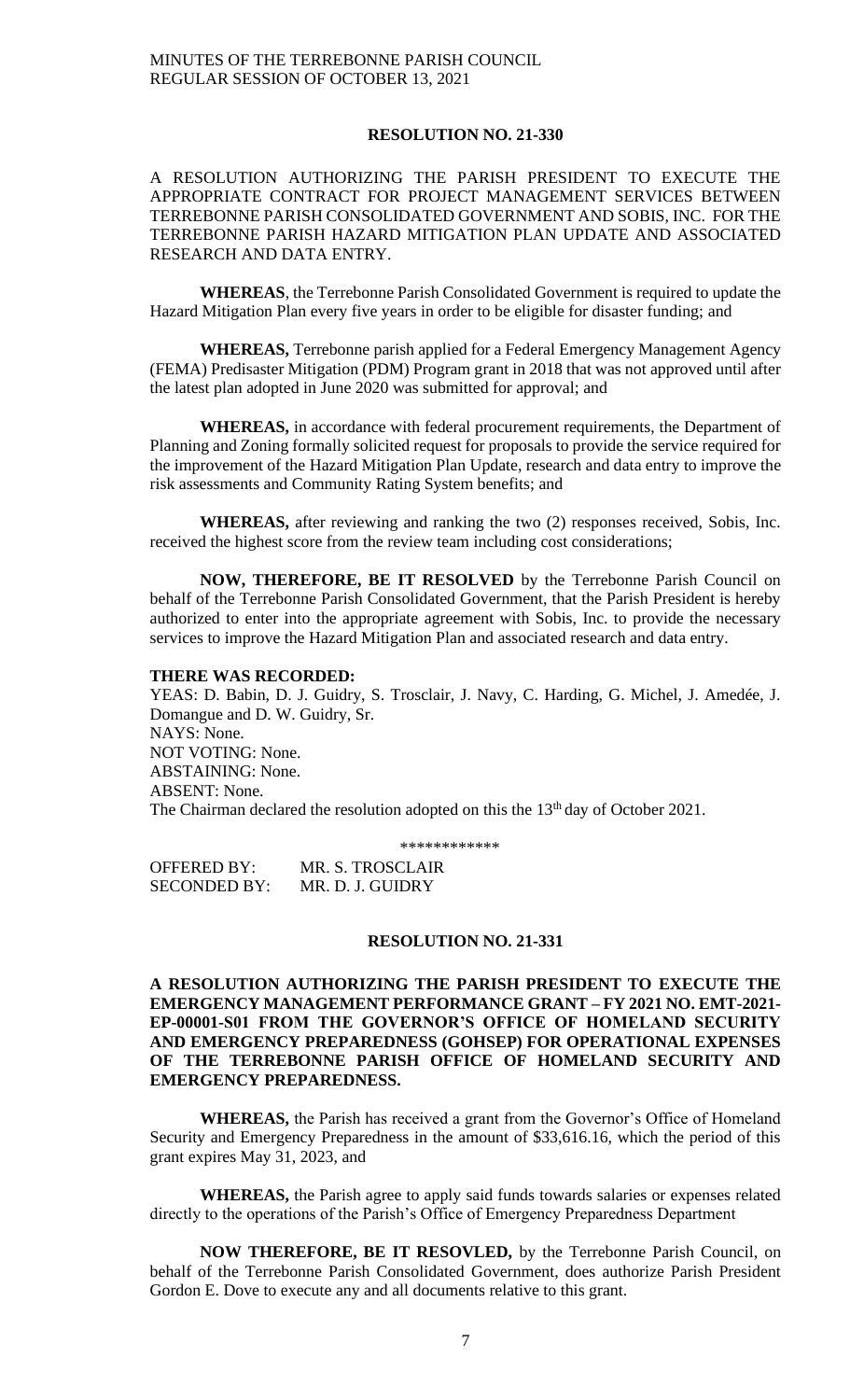#### **THERE WAS RECORDED:**

YEAS: D. Babin, D. J. Guidry, S. Trosclair, J. Navy, C. Harding, G. Michel, J. Amedée, J. Domangue and D. W. Guidry, Sr. NAYS: None. NOT VOTING: None. ABSTAINING: None. ABSENT: None. The Chairman declared the resolution adopted on this the 13<sup>th</sup> day of October 2021.

\*\*\*\*\*\*\*\*\*\*\*\*

Mr. J. Amedée moved, seconded by Mr. S. Trosclair, "THAT the Council introduce an ordinance declaring Five (5) vehicles from the Houma Police Department as surplus and authorizing said items to be disposed of by any legally approved methods and call a public hearing on October 27, 2021, at 6:30 p.m."

The Chairman called for a vote on the motion offered by Mr. J. Amedée. THERE WAS RECORDED: YEAS: D. Babin, D. J. Guidry, S. Trosclair, J. Navy, C. Harding, G. Michel, J. Amedée, J. Domangue, and D. W. Guidry, Sr. NAYS: None. ABSENT: None. The Chairman declared the motion adopted.

Mr. D. Babin moved, seconded by Mr. S. Trosclair, "THAT the Council introduce an ordinance to amend the 2021 Adopted Operating Budget of the Terrebonne Parish Consolidated Government for the following items and to provide for related matters:

I. TLCD, \$1,000,000

and call a public hearing on said matter on Wednesday, October 27, 2021, at 6:30 p.m." **(\*MOTION ADOPTED AFTER DISCUSSION)**

Chief Financial Officer Kandace Mauldin clarified that the Parish collected funds via a tax on behalf of the Levee District and that the budget amendment would allow the Levee District to access those funds.

**\***The Chairman called for a vote on the aforementioned motion offered by Mr. D. Babin. THERE WAS RECORDED: YEAS: D. Babin, D. J. Guidry, S. Trosclair, J. Navy, C. Harding, G. Michel, J. Amedée, J. Domangue, and D. W. Guidry, Sr. NAYS: None. ABSENT: None. The Chairman declared the motion adopted.

Mr. J. Amedée moved, seconded by Mr. D. J. Guidry, "THAT the Council introduce an ordinance to amend Ordinance No. 9300, which is to be codified as Section 11-36 of the Terrebonne Parish Code of Ordinances, in Order to Define Protocol during an Emergency Declaration; and call a public hearing on said matter on Wednesday, October 27, 2021, at 6:30 p.m." **(\*MOTION ADOPTED AFTER DISCUSSION)**

Parish Attorney Julius Hebert clarified that, per the proposed ordinance, the typical fiveday wait period for the removal of bulky waste could be waived during a declared emergency and that the removal would be performed at the expense of the property owner.

**\***The Chairman called for a vote on the aforementioned motion offered by Mr. J. Amedée.

THERE WAS RECORDED:

YEAS: D. Babin, D. J. Guidry, S. Trosclair, J. Navy, C. Harding, G. Michel, J. Amedée, J. Domangue, and D. W. Guidry, Sr. NAYS: None.

ABSENT: None.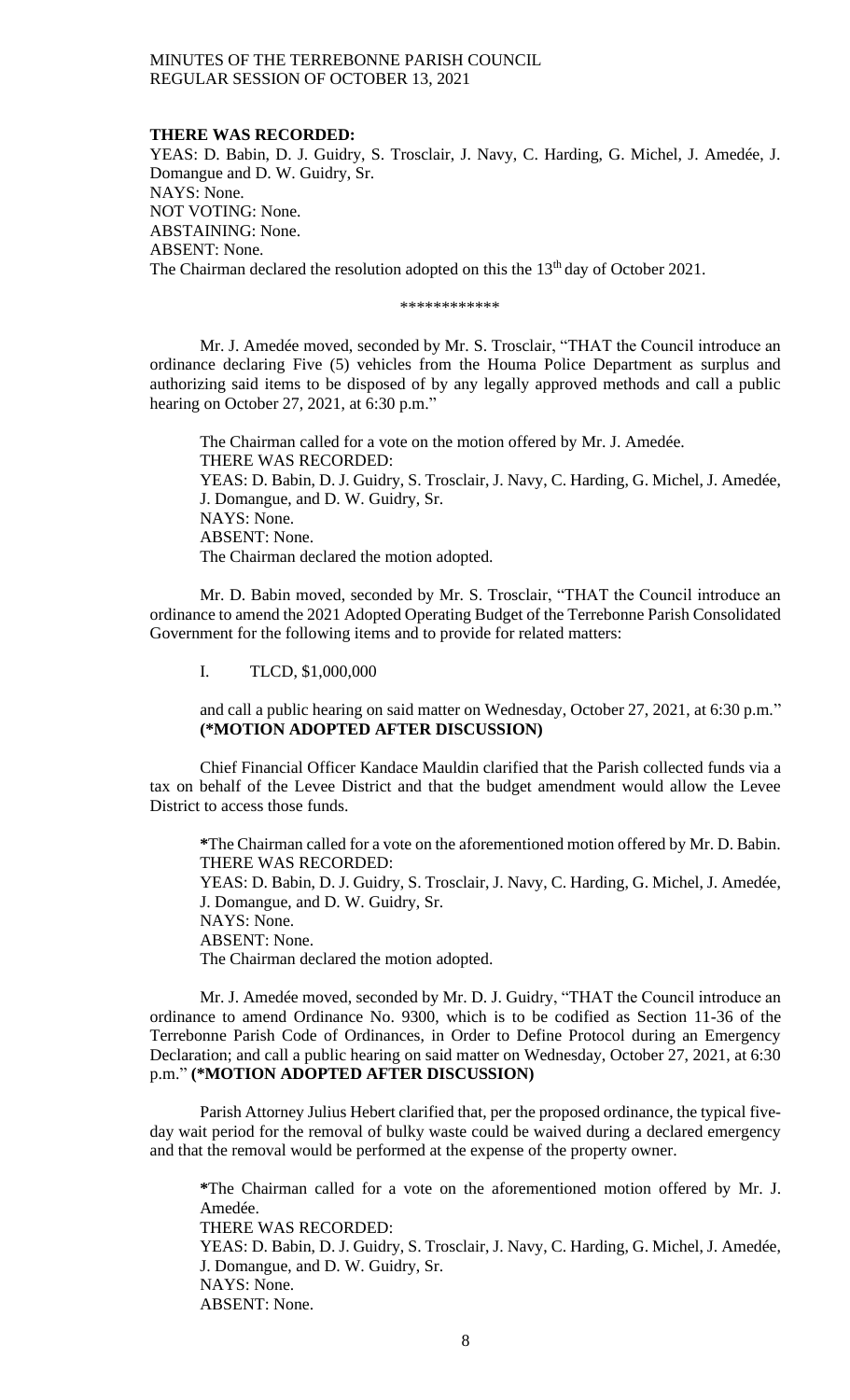The Chairman declared the motion adopted.

Mr. D. Babin moved, seconded by Mr. D. J. Guidry, "THAT the Council introduce an ordinance to authorize Parish President Gordon E. Dove to accept and execute on behalf of the Terrebonne Parish Consolidated Government, as grantee, a servitude agreement to provide a levee for the Holy Family Cemetery in Terrebonne Parish, LA; and call a public hearing on said matter on Wednesday, October 27, 2021, at 6:30 p.m."

The Chairman called for a vote on the motion offered by Mr. D. Babin. THERE WAS RECORDED: YEAS: D. Babin, D. J. Guidry, S. Trosclair, J. Navy, C. Harding, G. Michel, J. Amedée, J. Domangue, and D. W. Guidry, Sr. NAYS: None. ABSENT: None. The Chairman declared the motion adopted.

Ms. Nancy Boudreaux, Terrebonne Parish Clerk of Court Office, provided an update on temporary polling place relocations for various polling precincts and noted that voters should be receiving individualized information via mail. She added that the location changes will be published locally and reflected through the GeauxVote online portal. **(\*ORDINANCE ADOPTED AFTER DISCUSSION)**

OFFERED BY: MR. J. AMEDEE SECONDED BY: MR. J. NAVY

# **(EMERGENCY) ORDINANCE NO. 9320**

AN EMERGENCY ORDINANCE TO AUTHORIZE THE RELOCATION OF TERREBONNE PARISH PRECINCT POLLING LOCATIONS DUE TO AN EMERGENCY ARISING FROM HURRICANE IDA FOR THE ELECTION OF SATURDAY, NOVEMBER 13, 2021, AND THE ELECTION OF SATURDAY, DECEMBER 11, 2021

### **SECTION I**

**WHEREAS,** an emergency Ordinance is allowed pursuant to Terrebonne Parish Consolidated Government Charter 2-14; and

**WHEREAS,** an emergency declaration signed on August 26, 2021, for Hurricane Ida and recorded in the Terrebonne Parish Courthouse under COB 2646, page 676, entry No. 1634123; and

**WHEREAS,** elections affect the life, health, property, and safety of voting citizens of Terrebonne Parish; and

**WHEREAS,** an emergency ordinance is needed in order to ensure enough time is available to properly give notice of the relocations before the November 13, 2021, election and the December 11, 2021, election.

**WHEREAS,** the following listed precinct polling locations have received damage due to Hurricane Ida and are therefore unsafe to use for the Saturday, November 13, 2021, election and the Saturday, December 11, 2021, election; and

**WHEREAS,** the following listed precinct polling locations are unusable due to Red Cross using the locations for disaster relief because of Hurricane Ida and will therefore be unable to be used for the Saturday, November 13, 2021, election and the Saturday, December 11, 2021, election; and

**WHEREAS,** TPCG wishes to relocate those polling locations in accordance with La R.S. 18:534 because the polling locations need to be changed due to an emergency caused by an act of God - Hurricane Ida; and

**WHEREAS,** notice of the relocation of the location of the polling places shall be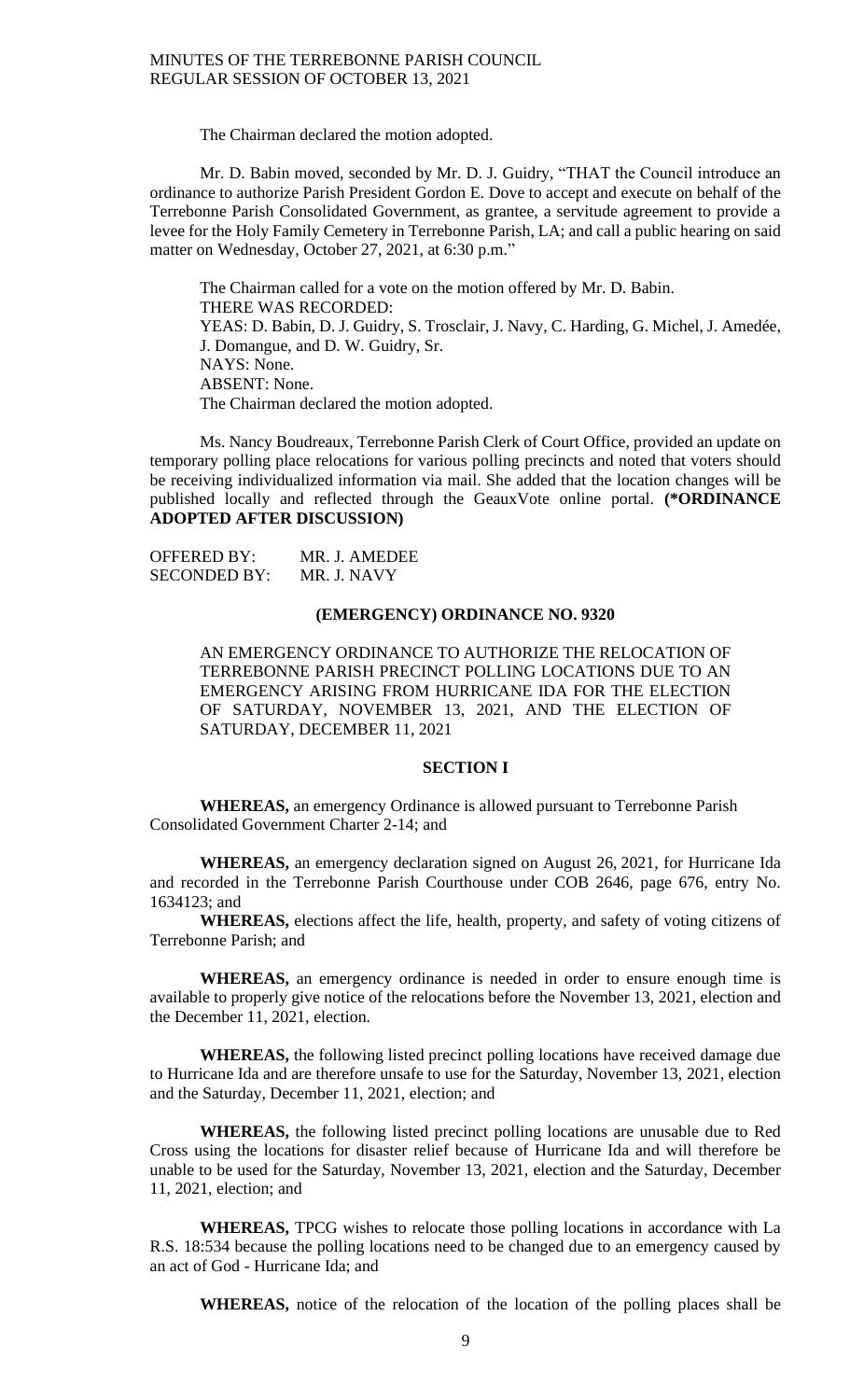published in Terrebonne Parish's Official Journal by the governing authority and the Parish Board of Election Supervisors in accordance with La. R.S. 18:535; and

**WHEREAS,** proper notice of the relocation of the location of the polling places shall be given, as applicable, in accordance with La. R.S. 18:536.

**WHEREAS,** nothing herein shall change the Geographical boundaries of the precincts.

#### **SECTION II**

**NOW THEREFORE BE IT ORDAINED** that beginning on the November 13, 2021, election, and until further notice, due to an emergency caused by an act of God, the following voting polling locations only be relocated as follows:

- 1) Pcts. 010-A. 010-L, 013 Oakshire Gym to H.L. Bourgeois High School #1 Reservation Dr., Gray, LA
- 2) Pcts. 014-A, 014-K, 074 Woodmen of the World Hall to Tent 1- Old Rite Aid Parking Lot 1238 St. Charles St., Houma, LA
- 3) Pcts. 018-A. 108-J Lisa Park Gym to Lisa Park School, 6639 Lisa Park Ave., Houma, LA
- 4) Pcts. 019-A, 019-K, 051 Shady Acres Senior Center to Lisa Park School, 6639 Lisa Park Ave., Houma, LA
- 5) Pct. 021 St. Gregory School Library to Courthouse Annex Building, 7856 Main Street., Houma, LA
- 6) Pct. 023 Bayou Towers Bldg. to Terrebonne Parish School Board Office, 201 Stadium Drive., Houma, LA
- 7) Pct. 025 West Houma Recreation Center to Courthouse Annex Building, 7856 Main Street., Houma, LA
- 8) Pct. 029 East Park Fire Station to Courthouse Annex Building, 7856 Main Street., Houma, LA
- 9) Pct. 27 S.L.E.C.A. Building to Coteau Fire Protection Dist. Admin Bldg. 2323 Coteau Rd., Houma, LA
- 10) Pct. 031 Village East Volunteer Fire Station to Village East School, 315 Lafayette Woods Blvd., Houma, LA
- 11) Pcts. 034-A, 034-M East Street School Cafeteria to Mechanicville Recreation Center, 2814 Senator Circle, Houma, LA
- 12) Pcts. 035, 036 East Houma Recreation Center to Mechanicville Recreation Center, 2814 Senator Circle, Houma, LA
- 13) Pcts. 043, 110 Oaklawn Jr. High School Cafeteria to Mechanicville Recreation Center, 2814 Senator Circle, Houma, LA
- 14) Pct. 046 Municipal Auditorium to Southdown Elementary School 1124 St. Charles St., Houma, LA
- 15) Pct. 048 Dumas Auditorium to Southdown Elementary School 1124 St. Charles St., Houma, LA
- 16) Pcts. 052, 111 Grand Caillou Elementary School to Knights of Columbus Home #7722, 5396 Shrimpers Row, Dulac, LA
- 17) Pct. 053 Recreation District No. 4 Gym to Knights of Columbus Home #7722, 5396 Shrimpers Row, Dulac, LA
- 18) Pcts. 055, 056, 088, 089 Bourg Community Center to Tent 3 Bourg Community Center Parking Lot, 4411 Eldred St., Bourg, LA
- 19) Pct. 058 Pointe-Aux-Chenes Elementary School to Recreation District No. 6 Gym, 107 Recreation Dr., Montegut, LA
- 20) Pcts. 059-A, 059-L Upper Little Caillou Elementary School to American Legion Auxiliary, Kenneth C. Boudreaux Unit 380, 4990 Hwy. 56, Chauvin, LA
- 21) Pct. 060 Little Caillou Recreation Center to American Legion Auxiliary, Kenneth C. Boudreaux Unit 380, 4990 Hwy. 56, Chauvin, LA
- 22) Pcts. 068, 082, 090 Bayou Black Recreation Center to Tent 2- Old Rite Aid Parking Lot, 1238 St. Charles St., Houma, LA
- 23) Pct. 083 Mulberry Elementary School to Tent 2 Old Rite Aid Parking Lot 1238 St. Charles St., Houma, LA

**BE IT FURTHER ORDAINED** that that beginning on the December 11, 2021,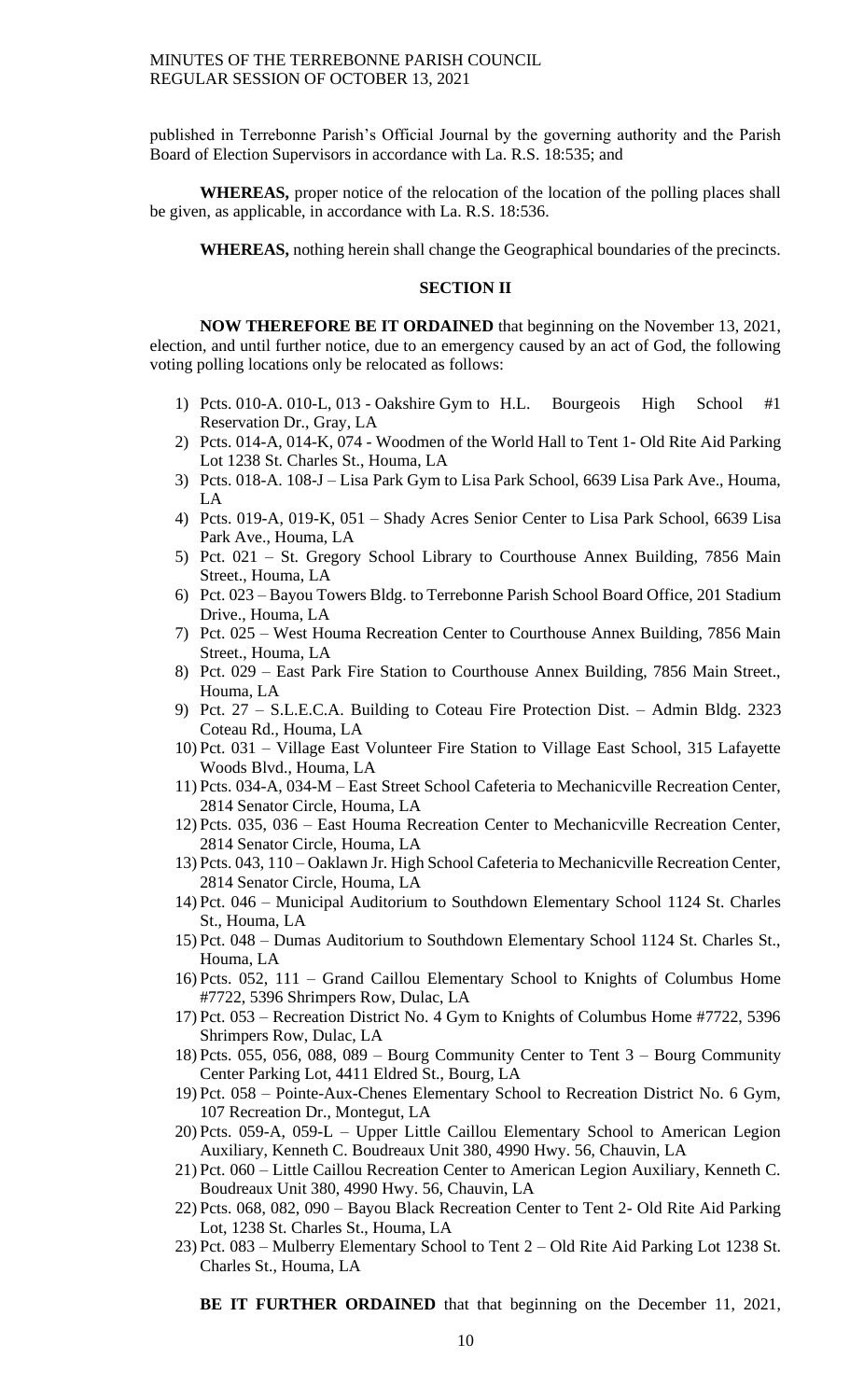election, and until further notice, the following voting polling locations be relocated for the December 11, 2021, election as follows:

- 1) Pcts. 059-A, 059-L Upper Little Caillou Elementary School to American Legion Auxiliary, Kenneth C. Boudreaux Unit 380, 4990 Hwy. 56, Chauvin, LA
- 2) Pct. 060 Little Caillou Recreation Center to American Legion Auxiliary, Kenneth C. Boudreaux Unit 380, 4990 Hwy. 56, Chauvin, LA

**BE IT FURTHER ORDAINED** that as required by law, the appropriate persons give notice pursuant to La. R.S. 18:535 and La. R.S. 18:536; and

**BE IT FURTHER ORDAINED** that TPCG Council, as governing authority of the parish, adopt this emergency ordinance because time is of the essence to conduct the November 13, 2021, election and the December 11, 2021, election.

# **SECTION III**

If any word, clause, phrase, section, or other portion of this ordinance shall be declared null, void, invalid, illegal, or unconstitutional, the remaining words, clauses, phrases, sections, and other portions of this ordinance shall remain in full force and effect, the provisions of this ordinance hereby being declared to be severable.

## **SECTION IV**

Any ordinance or part thereof in conflict herewith is hereby repealed.

# **SECTION V**

This ordinance shall become effective upon approval by the Parish President or as otherwise provided in Section 2-13(b) of the Home Rule Charter for a Consolidated Government for Terrebonne Parish, whichever occurs sooner.

This ordinance, having been introduced and laid on the table for at least two weeks, was voted upon as follows:

#### THERE WAS RECORDED:

YEAS: D. Babin, D. J. Guidry, S. Trosclair, J. Navy, C. Harding, G. Michel, J. Amedée, J. Domangue, and D. W. Guidry, Sr. NAYS: None. ABSTAINING: None. ABSENT: None. The Chairman declared the emergency ordinance adopted on this, the 13 day of October 2021.

Mr. Tommie Jenkins of Universal Constructions, LLC addressed the Council relative to temporary housing and gave a brief presentation on housing contracting services and personnel available to the Parish through Universal Constructions.

Ms. Barbara Stokes of Green Structured Homes gave a brief overview of their available inventory of temporary housing and clarified that fully ADA-compliant options were included.

It was at this time (8:49 p.m.) the Council was recorded as convening into public hearings.

The Chairman recognized the public for comments on the following:

A. An ordinance to amend the Terrebonne Parish Code of Ordinances by Amending Chapter 5, "Animals" for the Purpose of Clarification.

There were no comments from the public on the proposed ordinance.

Mr. D. J. Guidry moved, seconded by Mr. D. Babin, "THAT, the Council close the aforementioned public hearing."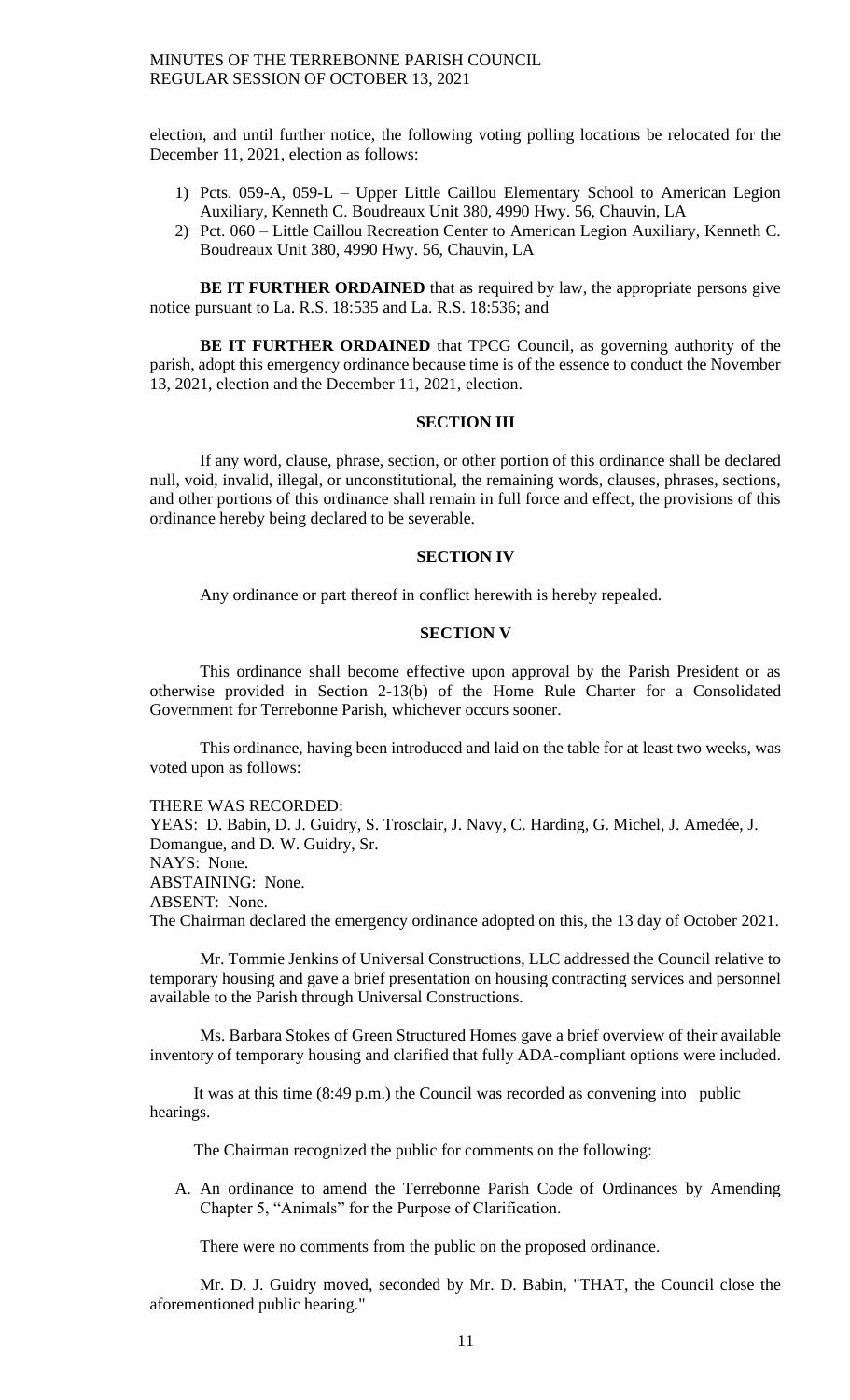The Chairman called for a vote on the motion offered by Mr. D. J. Guidry. THERE WAS RECORDED: YEAS: D. Babin, D. J. Guidry, S. Trosclair, J. Navy, C. Harding, G. Michel, J. Amedée, J. Domangue, and D. W. Guidry, Sr. NAYS: None. ABSENT: None. The Chairman declared the motion adopted.

OFFERED BY: MR. G. MICHEL<br>SECONDED BY: MR. D. J. GUIDRY MR. D. J. GUIDRY

# **ORDINANCE NO. 9321**

# AN ORDINANCE TO AMEND THE TERREBONNE PARISH CONSOLIDATED GOVERNMENT CODE OF ORDINANCES BY AMENDING CHAPTER 5, "ANIMALS" FOR THE PURPOSE OF CLARIFICATION

**WHEREAS,** Section 1 – 06 of the Home Rule Charter for the Parish of Terrebonne provides that the parish government shall have the right, power and authority to pass all ordinances requisite or necessary to promote, protect and preserve the general welfare, safety, health, peace and good order of the parish, including, but not by way of limitation, the right, power and authority to pass ordinances on all subject matter necessary, requisite or proper for the management of the parish affairs, and all other subject matter without exception, subject only to the limitations that the same shall not be inconsistent with the Constitution or expressly denied by the general law applicable to the parish; and

**WHEREAS,** Section 2-11 of the Terrebonne Parish Home Rule Charter requires an ordinance to amend or repeal previous Ordinances; adopt or amend an administrative code; and establish a rule or regulation imposing fines or other penalties; and

**WHEREAS,** in an effort to add and amend procedural rules for informal hearings before the Administrative Hearing Panel on Mandatory Spay and Neuter of Impounded Domestic Animals to be conducted by the Terrebonne Parish Division of Animal Control in accordance with Chapter 5, "Animals" of the Terrebonne Parish Consolidated Government Code of Ordinances; and

**WHEREAS,** in an effort to add and amend procedural rules for informal hearings before the Administrative Hearing Panel on Dangerous and/or Vicious Dogs to be conducted by the Terrebonne Parish Division of Animal Control in accordance with Chapter 5, "Animals" of the Terrebonne Parish Consolidated Government Code of Ordinances; and

**WHEREAS,** the Terrebonne Parish Division of Animal Control wishes to amend and modify certain provisions within Chapter 5, "Animals" of the Terrebonne Parish Consolidated Government Code of Ordinances; and

**WHEREAS,** the Terrebonne Parish Division of Animal Control wishes to amend and modify certain provisions within Chapter 5, Sec 12, "Redemption of impounded animals" of the Terrebonne Parish Consolidated Government Code of Ordinances; and

**NOW, THEREFORE, BE IT ORDAINED** by the Terrebonne Parish Council on behalf of the Terrebonne Parish Consolidated Government that:

# **SECTION I**

The following sections of the Code of Ordinances of Terrebonne Parish at Chapter 5, "Animals," are hereby amended, using strikethrough to indicate deletions and underlining to indicated additions and are hereby adopted to read as follows: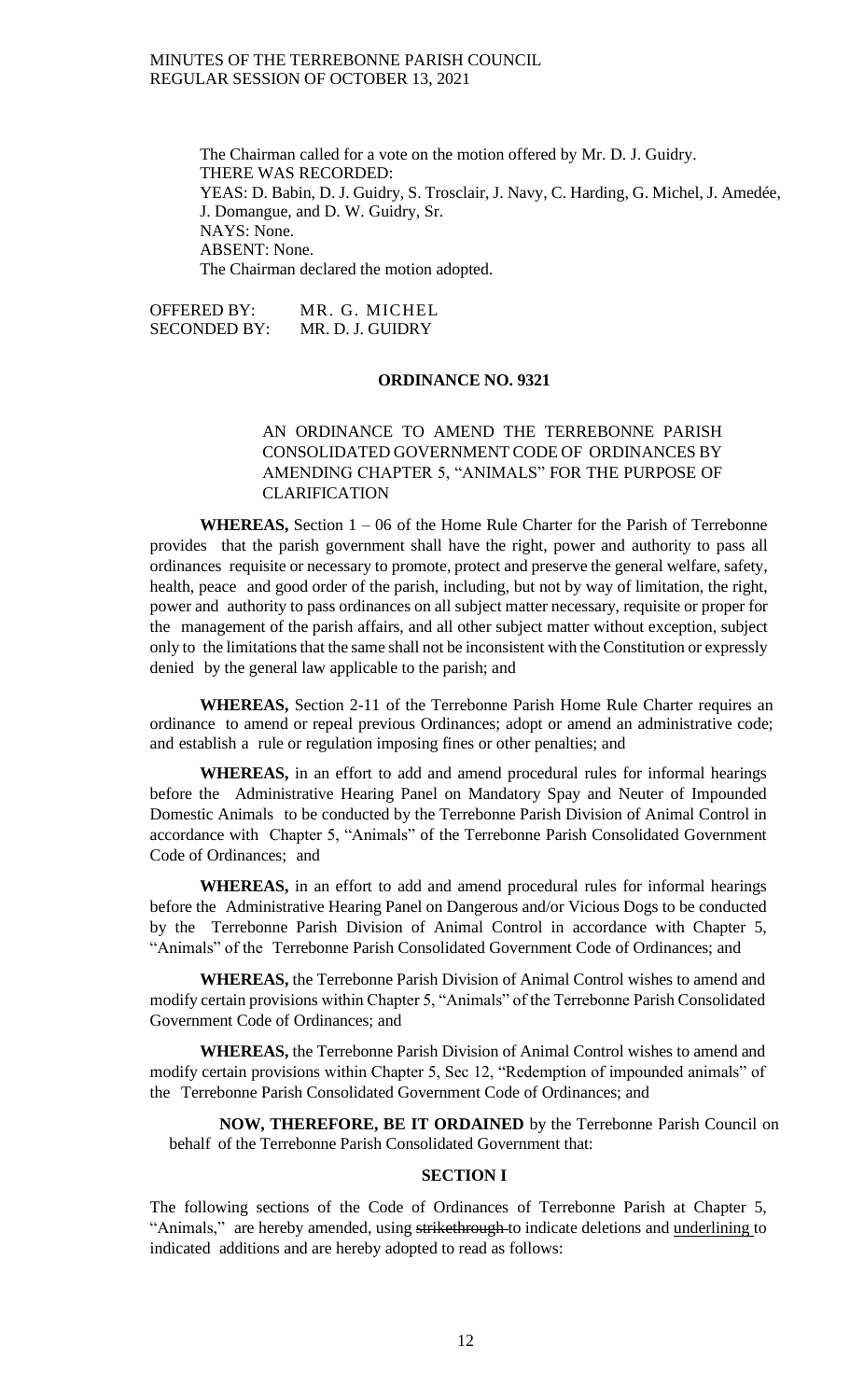### **Sec. 5-12. - Redemption of impounded animals.**

 $[\ldots]$ 

- (b) If an impounded animal is not inoculated against rabies at the time of impoundment, the owner shall have the redeemed animal vaccinated for rabies at the animal shelter for a cost of the dollars (\$10.00) per animal.
- (e) If an impounded animal is not microchipped at the time of impoundment, the owner shall have the redeemed animal micro-chipped at the animal shelter for a cost of fifteen dollars (\$15.00) per animal.
- (f) If an impounded animal is not spayed/neutered at the time of impoundment redemption and is within the legal stray hold, the owner shall either 1) elect to have the redeemed animal spayed or neutered at the owner's expense for a fee of (\$50.00) or 2) apply for a hearing with the Administrative Panel within five (5) days of receiving notice of impoundment to show cause as to why the redeemed animal should not be spayed or neutered as set forth in Sec 5-26 and 5-27 have the redeemed animal spayed/neutered at the animal shelter for a fee of fifty dollars (\$50.00) per animal

 $[\ldots]$ 

**Secs. 5-26—5-29. - Reserved.**

**Sec. 5-26. – Due Process Administrative hearing panel; creation and authority of same.**

| (a) | There is hereby created and established within the Terrebonne Parish Consolidated                                                                                                                                                                                                |  |
|-----|----------------------------------------------------------------------------------------------------------------------------------------------------------------------------------------------------------------------------------------------------------------------------------|--|
|     | Government division of animal control and administratively assisted by the animal                                                                                                                                                                                                |  |
|     | control manager or his designee, an administrative hearing panel. The panel shall                                                                                                                                                                                                |  |
|     | have jurisdiction over hearings requested pursuant to this article.                                                                                                                                                                                                              |  |
|     | The panel shall consist of the parish manager or his designee, the chief<br>(1)                                                                                                                                                                                                  |  |
|     | of the Houma Police Department or his designee, and the director of the risk                                                                                                                                                                                                     |  |
|     | management department or his designee.                                                                                                                                                                                                                                           |  |
|     | Functions, powers, and duties. The administrative hearing panel shall<br>(2)                                                                                                                                                                                                     |  |
|     | serve the following functions, powers, and duties:                                                                                                                                                                                                                               |  |
|     | a. To accept evidence to, and to hear and determine contests of spay or<br>neuter notices under the provisions of this article;                                                                                                                                                  |  |
|     | <b>b.To</b> issue subpoenas to compel the attendance of a person to give<br>testimony at informal hearings and to compel the production of relevant<br>books, papers, and other things;                                                                                          |  |
|     | c. To adjudicate, when requested, spay and neuter notices issued<br>under this article;                                                                                                                                                                                          |  |
|     | d. To adjudicate, when requested, hearing of spay or neuter notices as<br>provided by subsection 5-12(d) of this article;                                                                                                                                                        |  |
|     | e. To compile and maintain complete and accurate records relating to all<br>dispositions of spay and neuter notices, to record all hearings conducted,<br>and, upon request, to furnish a copy of the recording of any hearing<br>conducted, at the requesting person's expense; |  |
|     | f.To answer, within a reasonable period of time, all relevant and<br>reasonable inquiries made by the owner regarding the hearing and<br>orders issued by the panel;                                                                                                             |  |
|     | g.To determine, at the conclusion of a hearing, whether an animal<br>impounded pursuant to this article is subject to spay or neuter<br>provisions and to make other orders authorized by this article; and                                                                      |  |
|     | $\mathbf{r} = \mathbf{r}$ , and the state of the state of the state of the state of the state of the state of the state of the state of the state of the state of the state of the state of the state of the state of the state of the                                           |  |
|     |                                                                                                                                                                                                                                                                                  |  |

h. In each case the panel determines an impounded animal is subject to mandatory spay or neuter provisions, to assess fines, if any, and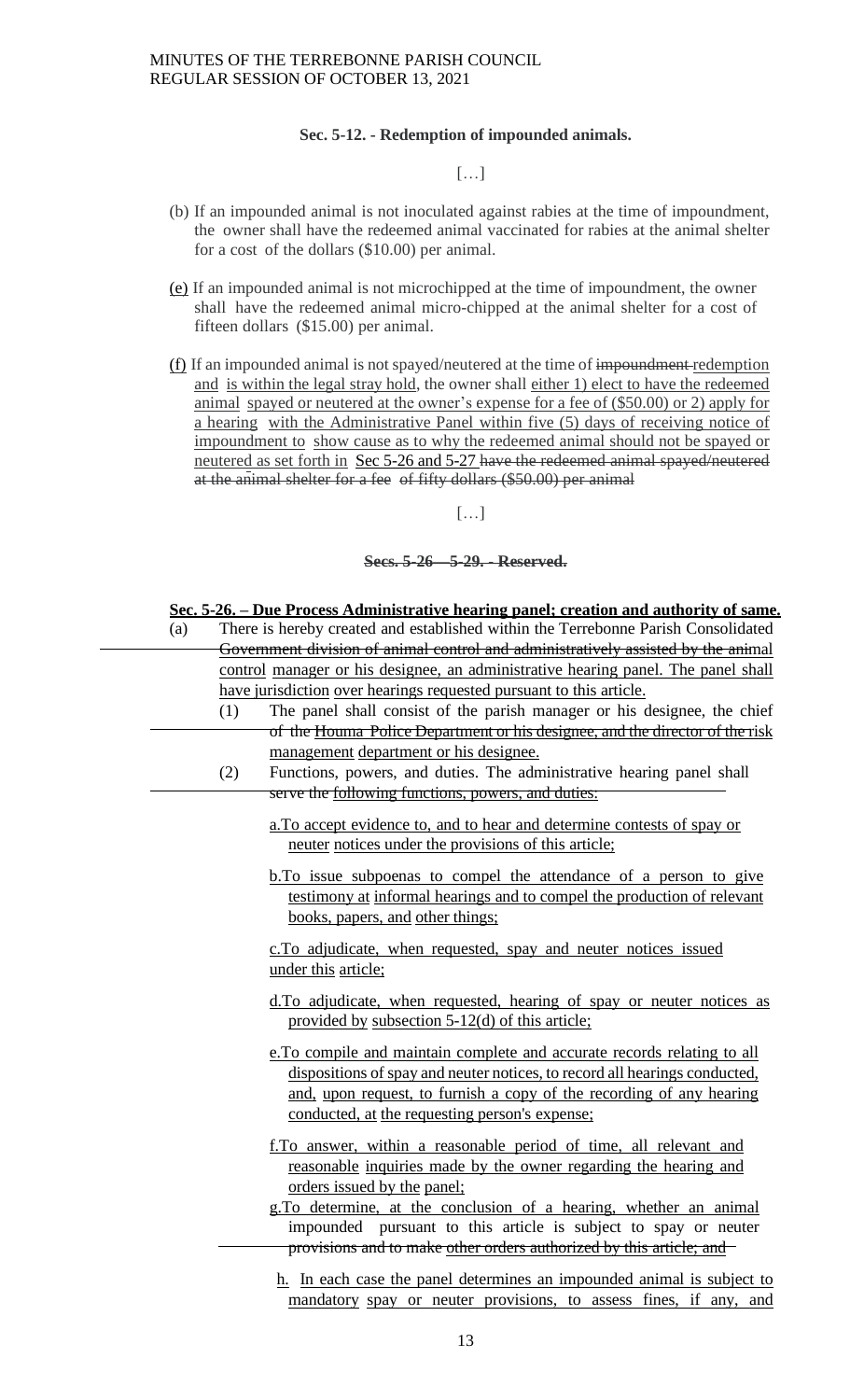administrative fees incurred by the parish in adjudication of the case; and

- i. To issue written decision, after hearing; and
- j. Owner has legal right to hire his or her own legal representation; and
- k. Written decision by the panel shall be sent U.S. Mail to the address provided by Owner at the hearing; and
- (b) The written order of disposition by the administrative hearing panel shall be the final decision by the parish. Any person or persons, aggrieved by any decision may file a petition for judicial review to the judicial district court of the parish, within five (5) days after the date of the decision.
	- (c) Unless the division of animal control receives within three (3) days of the date of decision of the panel, written notice from the dog owner of his intent to appeal the panel's decision, the orders of the panel shall commence as specified.
		- (1) Appeal of Panel's Decision
			- (a) Any person who disagrees with the decision of the panel has the right to appeal the decision to the 32nd Judicial District Court.
	- (d) Rules for Informal Hearings Before the Administrative Panel on Dangerous/Vicious Dogs
		- (1) Application for Hearings:
			- (a) Any person whose dog has been seized by the Terrebonne Parish Division of Animal Control on the grounds that the seized dog is dangerous or vicious may request a hearing before the Administrative Hearing Panel (hereinafter "the Panel") under the provisions of Section 5-38 of the Terrebonne Parish Code of Ordinances, provided the request is made in writing to the Terrebonne Parish Division of Animal Control.
			- (b) No request shall be effective unless received by the Division of Animal Control within the time allowed by Terrebonne Parish Code of Ordinances Chapter 5, Article III- The Dangerous and Vicious Dog Ordinance (hereinafter the "Ordinance"). When the deadline for such a request falls on a weekend or parish holiday, the deadline shall fall on the next business day.
			- (c) The Division of Animal Control shall cause the date of receipt of the written request to be noted on each request and shall file the request in the appropriate file.
			- (d) The Division of Animal Control shall immediately schedule a hearing within the time delays provided by the Ordinance.
		- (2) Procedure for Hearings
			- (a) Parties may submit copies of evidence to the Panel prior to the hearing, provided copies of such evidence are simultaneously provided to the opposing party.
			- (b) Parties shall have the right, but shall not be required, to be represented by counsel. Parties shall notify the Division of Animal Control if an attorney is retained for representation. When any party is represented by more than one attorney, only one attorney for any party shall be permitted to examine the same witness.
			- (c) The rules of evidence as applied in civil trials before the courts of this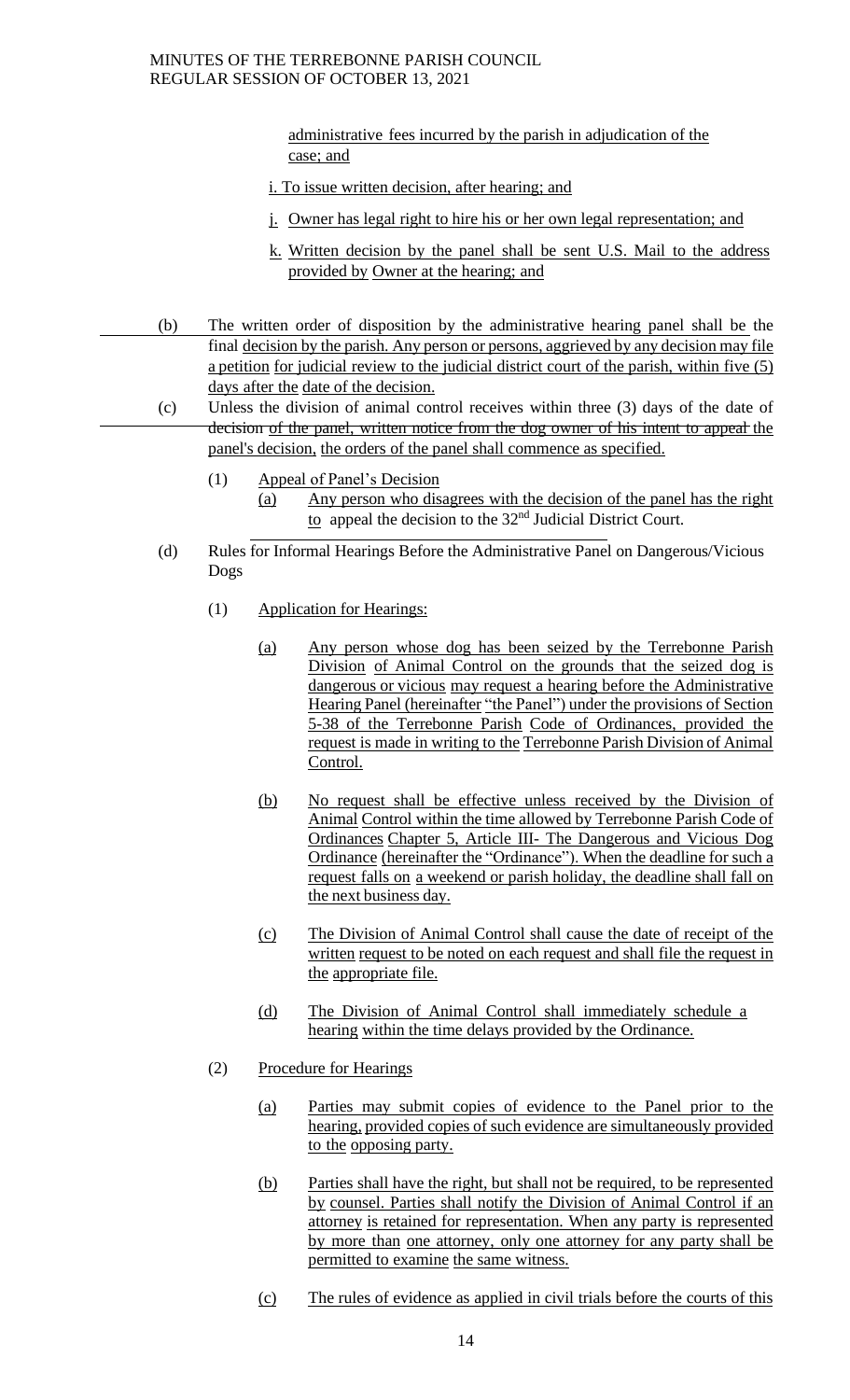state need not be strictly complied with, but the Panel shall limit the evidence to matters having a reasonable relevance to the issues before the Panel. The burden of proof shall be on the Animal Control Authority in accordance with the Ordinance.

- (d) Parties and witnesses shall be subject to cross-examination as in civil trials. The Panel looks with favor upon stipulations of undisputed facts. The Division of Animal Control shall be the first to present evidence and testimony, followed by the evidence and testimony of the dog owner. Panel members may ask questions of parties and witnesses.
- (e) The Panel, on request of any party or on its own motion, may sequester witnesses other than parties.
- (f) If any party desires a permanent transcript of the hearing, the party shall furnish a court reporter for said purpose at the party's own expense. Where a court reporter is furnished, the first copy of the original of the transcript shall be filed with the Panel and shall become part of the permanent record of any subsequent appeal.
- (g) The Panel shall issue its written disposition at the conclusion of the hearing.
- (h) The written rules, regulations, and procedures of the Panel and the Terrebonne Parish Code of Ordinances Chapter 5, Article III regrading Dangerous or Vicious Dogs shall be the basis of all hearings.
- (3) Failure to Appear
	- (a) If an applicant fails to appear at the place and time fixed for any hearing, the Panel may either postpone the hearing for a compelling reason or proceed with the hearing and render a disposition upon such evidence as may be adduced at the hearing. Administrative fees may be assessed against any applicant failing to appear for a hearing, or failing to notify the Division of Animal Control prior to 24-hours before the scheduled start of the hearing, all as more fully set out in the Ordinance.
	- (b) An applicant may withdraw, in writing, his or her request for hearing, provided the written notice of withdrawal is received by the Division of Animal Control no later than 24 hours (excluding weekends and holidays) before the scheduled start of the hearing. In the event of a timely withdrawal, the applicant shall not be assessed any administrative fees.
- (4) Distribution of Panel Rules:
	- (a) A copy of the Panel rules shall be distributed to each Panel member, to the Animal Control Manager, and to each person expressing an interest in requesting a hearing before the Panel.
- (5) Appeal of Hearing Decision
	- (b) If an applicant would like to challenge the decision of the Administrative Hearing Panel, the applicant has the right to appeal the decision to District Court.

# **Sec. 5-27. - Schedule of administrative fees.**

A schedule of administrative fees shall be established by the administrative hearing panel, subject to the approval of the parish president and with the concurrence of a majority of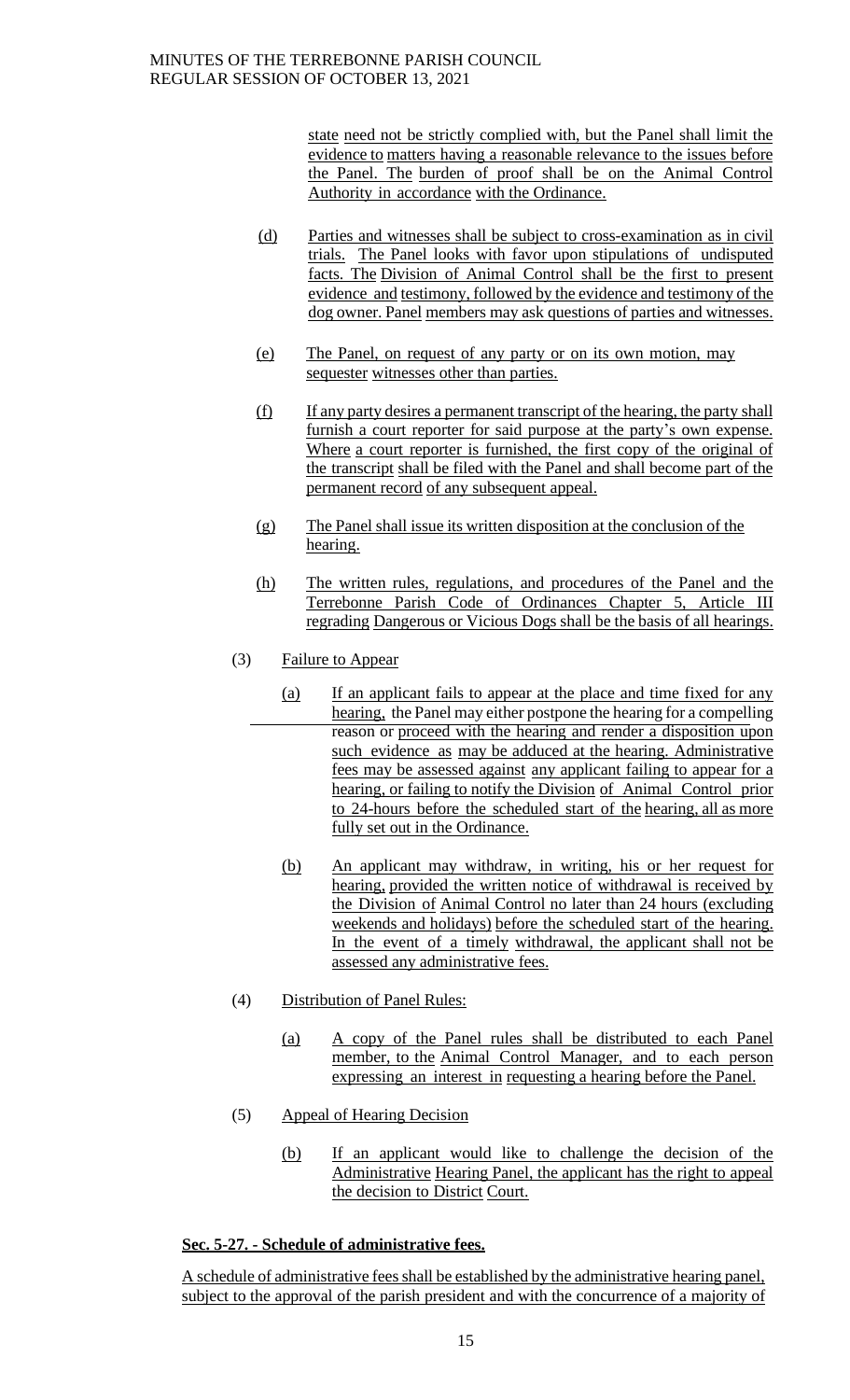the parish council. Administrative fees shall include, but not be limited to, the costs associated in the investigation of the impounded animal, determining ownership of the dog, processing and serving notice(s) and order(s), attendance at a hearing, and any other administrative tasks required in the proper enforcement of the provisions of this article.

## **Secs. 5-28—5-29. - Reserved.**

# **ARTICLE III. - DANGEROUS AND VICIOUS DOGS**

## **Sec. 5-30. - Dangerous dog; definition.**

A dangerous dog is any dog:

(a) Previously declared dangerous by a court of competent jurisdiction as provided for in R.S. 14:102.13, as may be amended; or

> [ … ]

- (d) Declared dangerous by the parish administrative hearing panel as authorized in this article, because the dog behaves in any of the following manners:
	- (1) Any dog which, when unprovoked, engages in any behavior that requires a defensive action by any person to prevent bodily injury when the person and the dog are off the property of the owner of the dog; or



(5) If the injury or damage to an animal was sustained while the dog was working as a hunting or herding dog on the property of, or under the control of, its owner, and the damage or injury was to a species or type of animal appropriate to the work of the dog.

(Ord. No. 8078, § VII, 12-1-11; Ord. No. 9207, § I, 11-4-20)

#### **Sec. 5-35. - Powers and duties.**

 $\left[ \right]$ … ]

(b) Rules for informal hearings before the administrative panel on dangerous/ vicious dogs.

 $\begin{bmatrix} ... \end{bmatrix}$ 

(2) *Procedure for hearings.*

 $[\dots]$ 

g. The panel shall issue its written disposition at the conclusion of the hearing.

1) The parish, represented by an Animal Control Officer, shall have the burden of proving the dog is dangerous or vicious by a preponderance of evidence, and proof that a dog was behaving in a manner defined as dangerous or vicious by this Article, shall constitute a prima facia presumption that the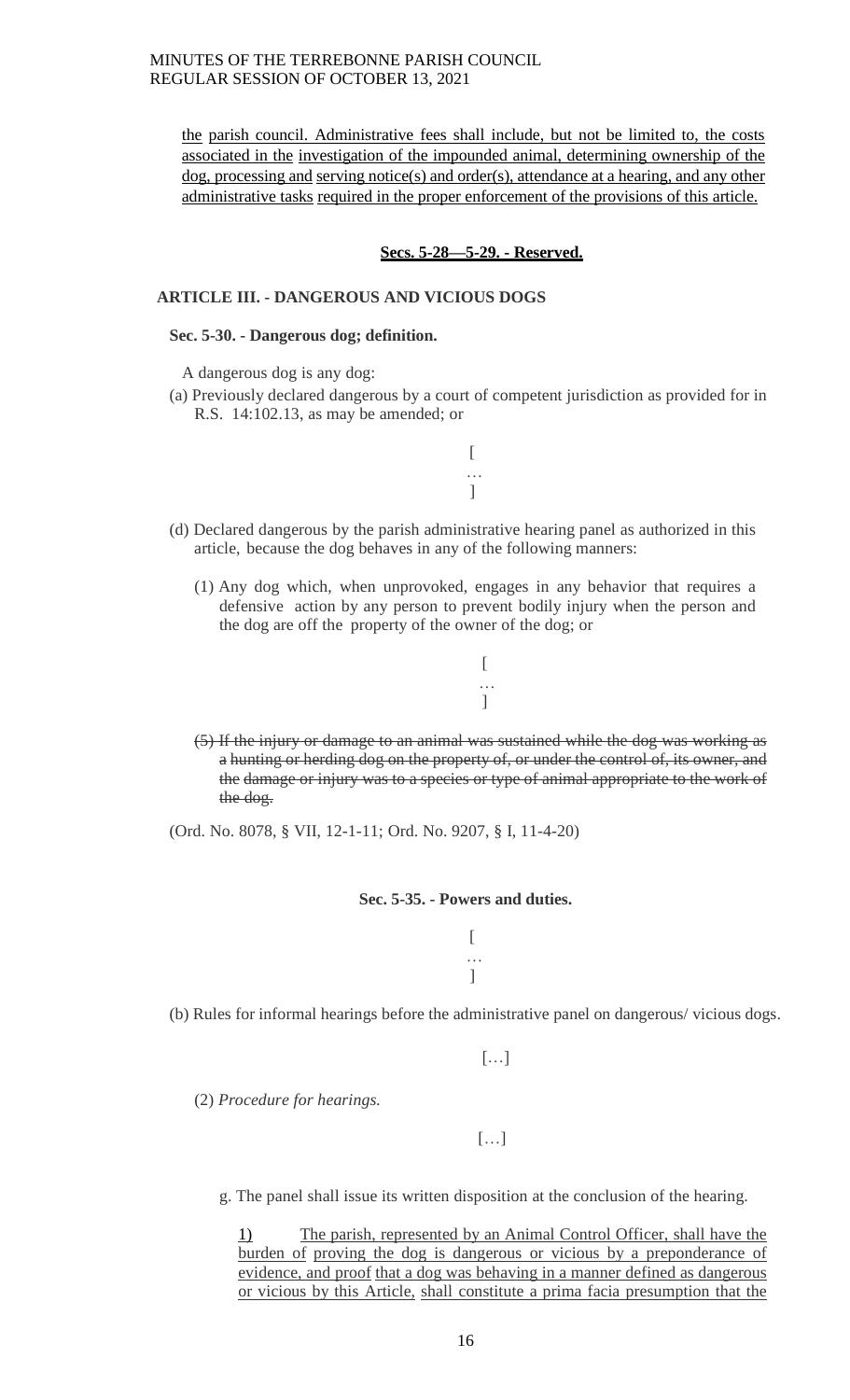dog is dangerous or vicious.

2) The animal Control Specialist who issued the dangerous or vicious dog summons shall appear at the hearing.

3) At the conclusion of the hearing, the Panel shall render a written decision, including the following:

a.In every case where a dog is deemed to be dangerous, an order declaring the dog dangerous; assessing a fine to the owner in an amount of one hundred fifty dollars (\$150.00); and directing the owner to comply with conditions established for the restraint and confinement of the dog as provided in this Article.

b.In every case where a dog is deemed to be vicious, an order declaring the dog vicious; assessing a five hundred dollars (\$500.00) fine to the owner; prohibiting the owner from owning any dog for up to three (3) years, if applicable; and directing the division of Animal Control to humanely euthanize the dog;

c.An order assessing administrative costs to the owner of a dog declared dangerous or vicious and directing the owner to pay any costs assessed;

d.An order assessing costs to the owner of a dog declared dangerous or vicious for the expenses of keeping and caring for the dog pending final disposition;

e.In every case where a dog is deemed neither dangerous nor vicious, an order dismissing the case.

4) The Panel shall serve a copy of the written decision on the owner at the conclusion of the hearing.

 $[...]$ 

(Ord. No. 8078, § VII, 12-1-11; Ord. No. 9207, § I, 11-4-20)

#### **Sec. 5-45. - Keeping a dangerous dog; conditions; failure to comply.**

 $\left[\ldots\right]$ 

(i) A second citation issued for a violation of this section shall result in the seizure of the dangerous dog by the animal control authority, and unless the owner delivers a written request for appeal to the animal control authority within five (5) days from the date of seizure, the animal control authority shall dispose of the dangerous dog in accordance with article II of this chapter. Upon receipt of the owner's written request for appeal, the animal control authority shall convene the administrative hearing panel to hear an appeal of the seizure in accordance with this article. If the panel determines by a preponderance of the evidence that the owner is not capable of maintaining compliance with this section, the animal control authority shall dispose of the dangerous dog in accordance with article II of this chapter. The owner, or any one (1)person residing with the owner, shall be prohibited from redeeming the dangerous dog.

(Ord. No. 8078, § VII, 12-1-11; Ord. No. 8441, § VI, 7-9-14; Ord. No. 9207, § I, 11-4-20) **State Law reference—** Unlawful ownership of dangerous dog, R.S. 14:102.14.

## **SECTION II**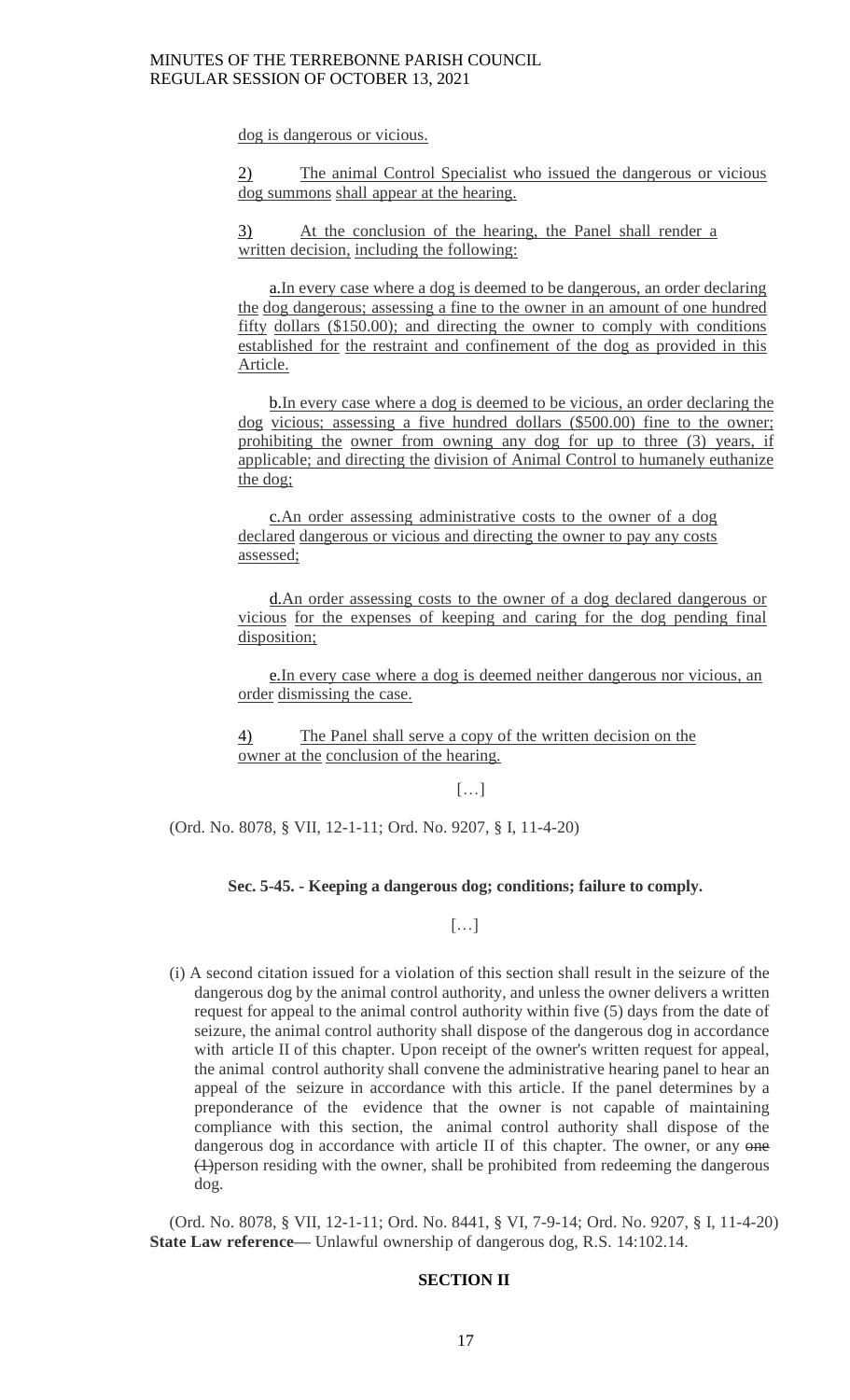Any and all other provisions of the Code not amended herein, shall remain in full force and effect. If any word, clause, phrase, section or other portion of this ordinance shall be declared null, void, invalid, illegal, or unconstitutional, the remaining words, clauses, phrases, sections and other portions of this ordinance shall remain in full force and effect, the provisions of this ordinance hereby being declared to be severable.

## **SECTION III**

This ordinance shall become effective upon approval by the Parish President or as otherwise provided in Section 2-12 or 2-13(b) of the Home Rule Charter or as otherwise required by the Home Rule Charter for a Consolidated Government for Terrebonne Parish, whichever occurs sooner.

This ordinance, having been introduced and laid on the table for at least two weeks, was voted upon as follows:

# THERE WAS RECORDED:

YEAS: D. Babin, D. J. Guidry, S. Trosclair, J. Navy, C. Harding, G. Michel, J. Amedée, J. Domangue, and D. W. Guidry, Sr. NAYS: None. ABSTAINING: None. ABSENT: None. The Chairman declared the ordinance adopted on this, the 13 day of October 2021.

Mr. D. Babin moved, seconded by Mr. G. Michel, "THAT the Council open nominations for two expiring terms on the Veterans Memorial District Board, nominate Mr. Will Theriot representing Legislative Delegation South and Mr. C. J. Christ representing Regional Military Museum, close nominations, reappoint Mr. Theriot and Mr. Christ to serve another term, and hold nominations open for the one expiring term on the aforementioned board representing Vietnam Veterans of America."

The Chairman called for a vote on the motion offered by Mr. D. Babin. THERE WAS RECORDED: YEAS: D. Babin, D. J. Guidry, S. Trosclair, J. Navy, C. Harding, G. Michel, J. Amedée, J. Domangue, and D. W. Guidry, Sr. NAYS: None. ABSENT: None. The Chairman declared the motion adopted.

Mr. D. Babin moved, seconded by Mr. G. Michel, "THAT the Council open nominations for one expiring term on the Coastal Zone Management and Restoration Advisory Committee, nominate Mr. Ernest J. Babin, Jr. representing the Public, close nominations, reappoint Mr. Babin to serve another term, and hold nominations open for the three expiring terms on the aforementioned board, representing the Public, Recreational Fishing, and Property Owner(s)."

The Chairman called for a vote on the motion offered by Mr. D. Babin. THERE WAS RECORDED: YEAS: D. Babin, D. J. Guidry, S. Trosclair, J. Navy, C. Harding, G. Michel, J. Amedée, J. Domangue, and D. W. Guidry, Sr. NAYS: None. ABSENT: None. The Chairman declared the motion adopted.

Mr. D. J. Guidry moved, seconded by Mr. D. Babin, "THAT the Council open nominations for the one expiring term on the Airport Commission, nominate Mr. Vincent Celestin, close nominations, and appoint Mr. Celestin to serve a term on the aforementioned board."

The Chairman called for a vote on the motion offered by Mr. D. J. Guidry. THERE WAS RECORDED: YEAS: D. Babin, D. J. Guidry, S. Trosclair, J. Navy, C. Harding, G. Michel, J. Amedée, J. Domangue, and D. W. Guidry, Sr. NAYS: None.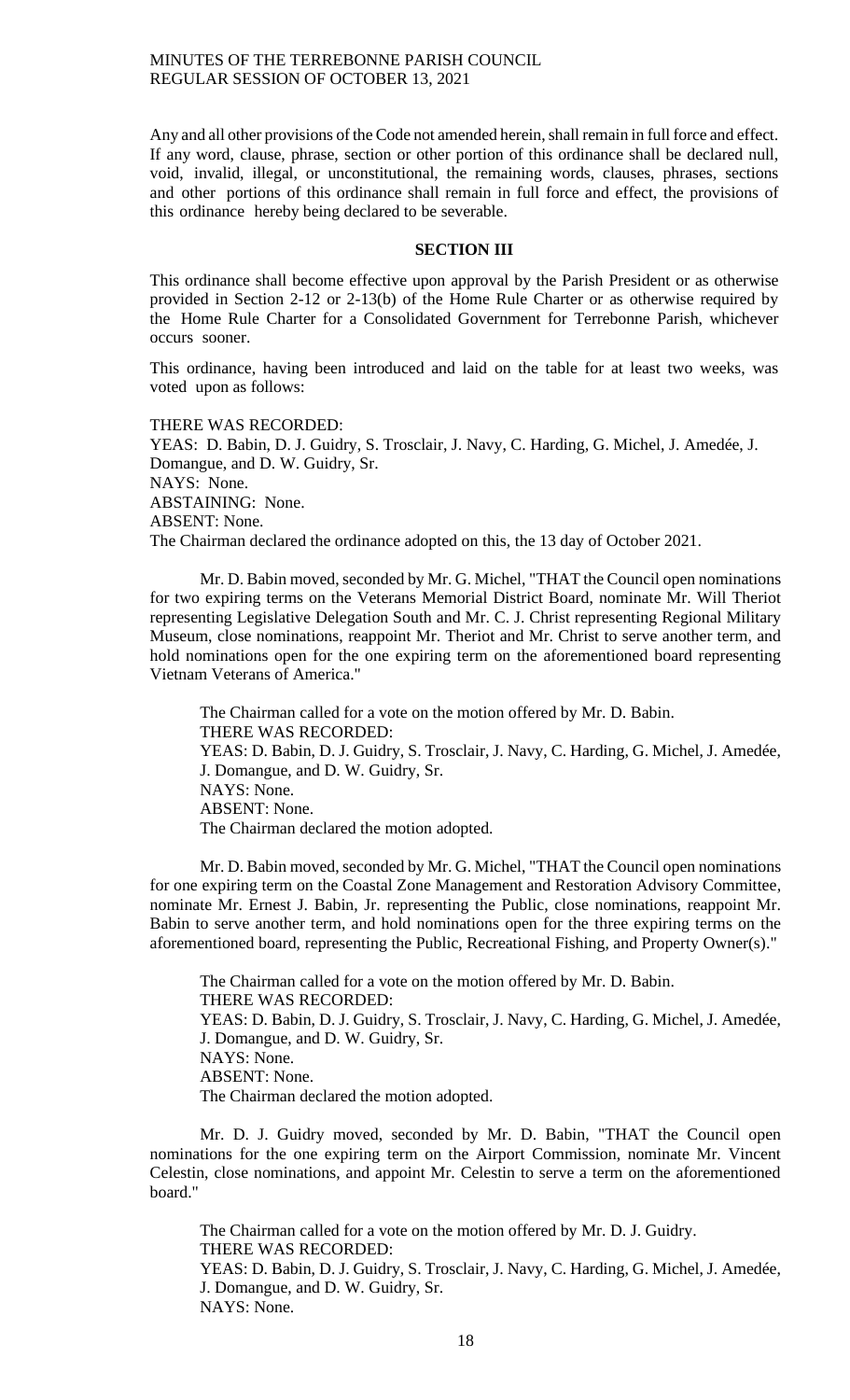ABSENT: None. The Chairman declared the motion adopted.

Mr. D. Babin moved, seconded by Mr. J. Amedée, "THAT the Council open nominations for the one expiring term on the Terrebonne Economic Development Authority, nominate Mr. Jason Underwood representing SCIA, close nominations, reappoint Mr. Underwood to serve another term, and hold nominations open for the two expiring terms on the aforementioned board, representing the Terrebonne Parish Council and the Houma-Terrebonne Chamber of Commerce."

The Chairman called for a vote on the motion offered by Mr. D. Babin. THERE WAS RECORDED: YEAS: D. Babin, D. J. Guidry, S. Trosclair, J. Navy, C. Harding, G. Michel, J. Amedée, J. Domangue, and D. W. Guidry, Sr. NAYS: None. ABSENT: None. The Chairman declared the motion adopted.

The Chairman announced the following vacancies:

- **Veteran's Memorial District:** One (1) unexpired term due to a resignation and one (1) expiring terms on 09/17/21 (Representing the Vietnam Veterans of America).
- **Recreation District No. 3A:** One expired term and one unexpired term due to a resignation.
- **Recreation District No. 6:** One (1) expiring term.
- **Recreation District No. 7:** One expiring term on 10-24-21.
- **Bayou Blue Fire Protection District:** One expired term.
- **Terrebonne Parish Tree Board:** One (1) vacancy due to a resignation.
- **TEDA:** Two (2) expiring terms on 09-09-21. One representing each of the following: Terrebonne Parish Council and Houma Terrebonne Chamber of Commerce.
- **Coastal Zone Management and Restoration:** Three expiring terms on 10-31-21. (One representing the Public, one representing Recreational Fishing and one representing Property Owner(s)).
- **Houma Area Convention and Visitors Bureau (HACVB):** Three expiring terms on 12-31-21. (Two representing Civic Non-Profit Organization(s) and one representing the Houma Terrebonne Regional Military Museum).

Announcements–Parish President: None.

Announcements–Council Members:

- Mr. J. Navy encouraged the Council Members who represent Recreation District No. 11 to contact the board regarding coordinating the disaster assistance services at the Mechanicville Gym.
- Mr. D. Babin voiced his support of providing information to the public regarding the parish's recovery efforts.
- Mr. G. Michel shared his gratitude for the Louisiana Department of Health and local nursing homes for their efforts in returning nursing home residents to the parish.

Mr. D. Babin moved, seconded by Mr. D. J. Guidry, "THAT, the Council accept the following monthly engineering reports:

A. Milford and Associates, Inc.

B. T. Baker Smith."

The Chairman called for a vote on the motion offered by Mr. D. Babin. THERE WAS RECORDED: YEAS: D. Babin, D. J. Guidry, S. Trosclair, J. Navy, C. Harding, G. Michel, J. Amedée, J. Domangue, and D. W. Guidry, Sr. NAYS: None. ABSENT: None. The Chairman declared the motion adopted.